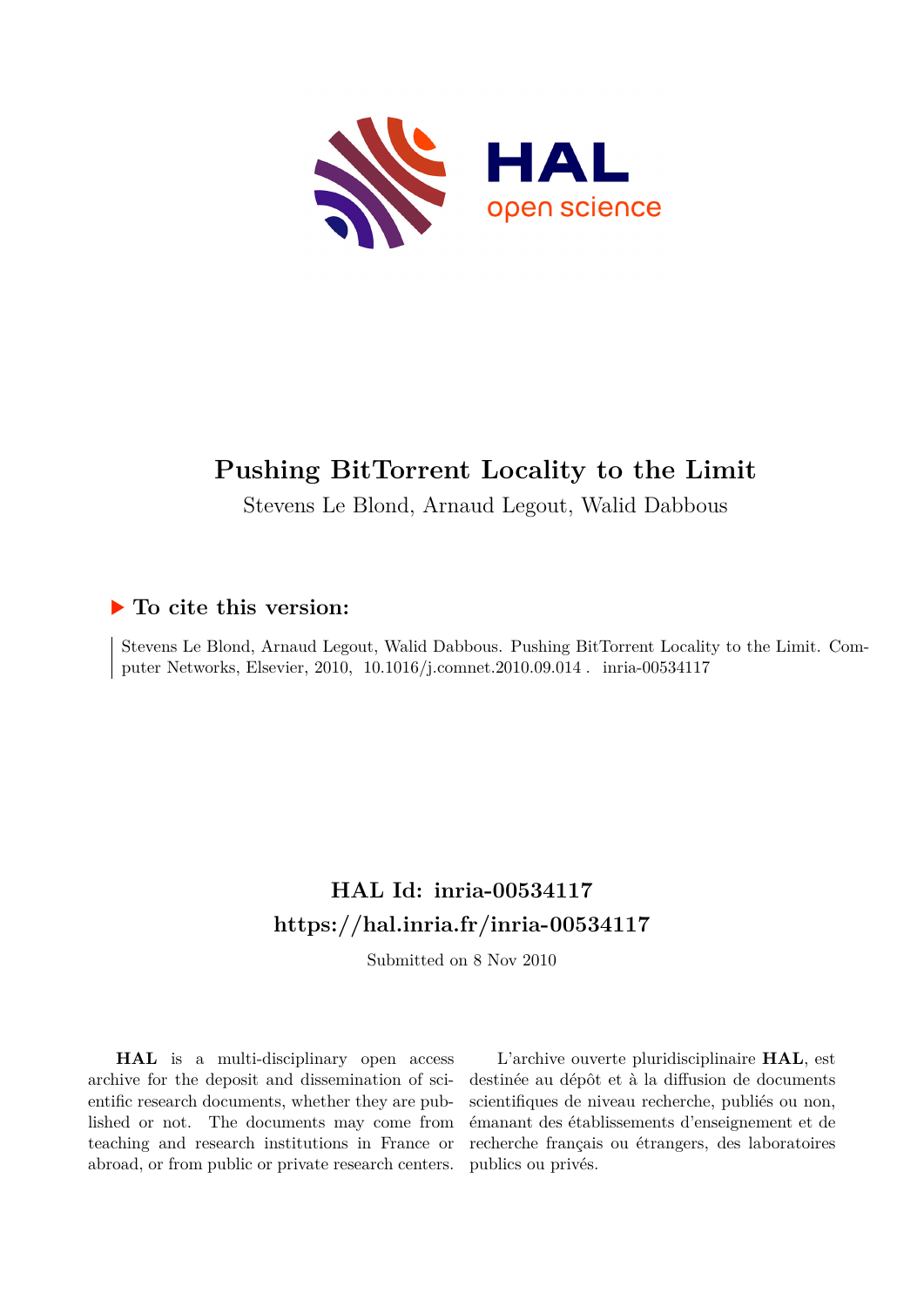# Pushing BitTorrent Locality to the Limit

Stevens Le Blond<sup>a</sup>, Arnaud Legout<sup>a</sup>, Walid Dabbous<sup>a</sup>

*a INRIA, EPI Planete, 2004 route des lucioles, B.P. 93, 06902 Sophia Antipolis CEDEX, France*

#### **Abstract**

Peer-to-peer (P2P) locality has recently raised a lot of interest in the community. Indeed, whereas P2P content distribution enables financial savings for the content providers, it dramatically increases the traffic on inter-ISP links.

To solve this issue, the idea to keep a fraction of the P2P traffic local to each ISP was introduced a few years ago. Since then, P2P solutions exploiting locality have been introduced. However, several fundamental issues on locality still need to be explored. In particular, how far can we push locality, and what is, at the scale of the Internet, the reduction of traffic that can be achieved with locality?

In this paper, we perform extensive experiments on a controlled environment with up to 10 000 BitTorrent clients to evaluate the impact of high locality on inter-ISP links traffic and peers download completion time.

We introduce two simple mechanisms that make high locality possible in challenging scenarios and we show that we save up to several orders of magnitude inter-ISP traffic compared to traditional locality without adversely impacting peers download completion time. In addition, we crawled 214 443 torrents representing 6 113 224 unique peers spread among 9 605 ASes. We show that whereas the torrents we crawled generated 11.6 petabytes of inter-ISP traffic, our locality policy implemented for all torrents could have reduced the global inter-ISP traffic by up to 40%.

*Keywords:* BitTorrent, locality, experiments, measurements

#### **1. Introduction**

Content distribution is today at the core of the services provided by the Internet. However, distributing content to a large audience is costly with a classical client-server or CDN solution. This is the reason why content providers start to move to P2P content distribution that enables to significantly reduce their cost without penalizing the experience of users. One striking example is Murder, a BitTorrent extension to update the Twitter infrastructure.

However, whereas current P2P content distribution solutions like BitTorrent are very efficient, they generate a huge amount of traffic on inter-ISP links [[1](#page-16-0)]. Indeed, in BitTorrent, each peer that downloads a given content is connected to a small subset of peers picked at random among all the peers that download that content. In fact, even though peers in the same ISP are downloading the same content they are not necessarily connected to each other. As a consequence, peers unnecessarily download most of the content from peers located outside of their ISP.

Therefore, even if current P2P content replication solutions significantly reduce content provider costs, they cannot be promoted as a global solution for content replication as they induce huge costs for ISPs. In particular, the current trend for ISPs is to block P2P traffic [[2](#page-16-0)].

One solution to this problem is to use P2P locality. The goal

of P2P locality is to constrain P2P traffic within ISPs' boundaries in order to minimize the amount of inter-ISP traffic.

The seminal work of Karagiannis et al. [[1\]](#page-16-0) is the first one to suggest the use of locality in a P2P system in order to reduce the load on inter-ISP links. They show on real traces the potential for locality (in particular spatial and temporal correlation in the requests for contents) and, based on simulation on a BitTorrent tracker log, they evaluate the benefit of several architectures and in particular a P2P architecture exploiting locality. More recently, Xie et al. [\[3](#page-16-0)] proposed P4P, an architecture to enable cooperation between P2P applications and ISPs. They show by performing large field tests that P4P enables reduction of external traffic for a monitored ISP and enables a reduction on the peers download completion time. Choffnes et al. [\[4](#page-16-0)] proposed Ono, a BitTorrent extension that leverages on a CDN infrastructure to localize peers in order to group peers that are close to each other. They show the benefit of Ono in terms of peers download completion time and that Ono can reduce the number of IP hops and AS hops among peers.

With those works, there is no doubt that P2P locality has some benefits and that there are several ways to implement it. However, two fundamental questions are left unanswered by those previous works.

*How far can we push locality?* In all proposed solutions the number of inter-ISP connections is kept high enough to guarantee a good robustness to partitions, i.e., a lack of connectivity among set of peers resulting in a poor download completion time. However, this robustness is at the expense of a larger inter-ISP traffic. How far can we push locality without impact-

*Email addresses:* stevens.le\_blond@inria.fr (Stevens Le Blond), arnaud.legout@inria.fr (Arnaud Legout), walid.dabbous@inria.fr (Walid Dabbous)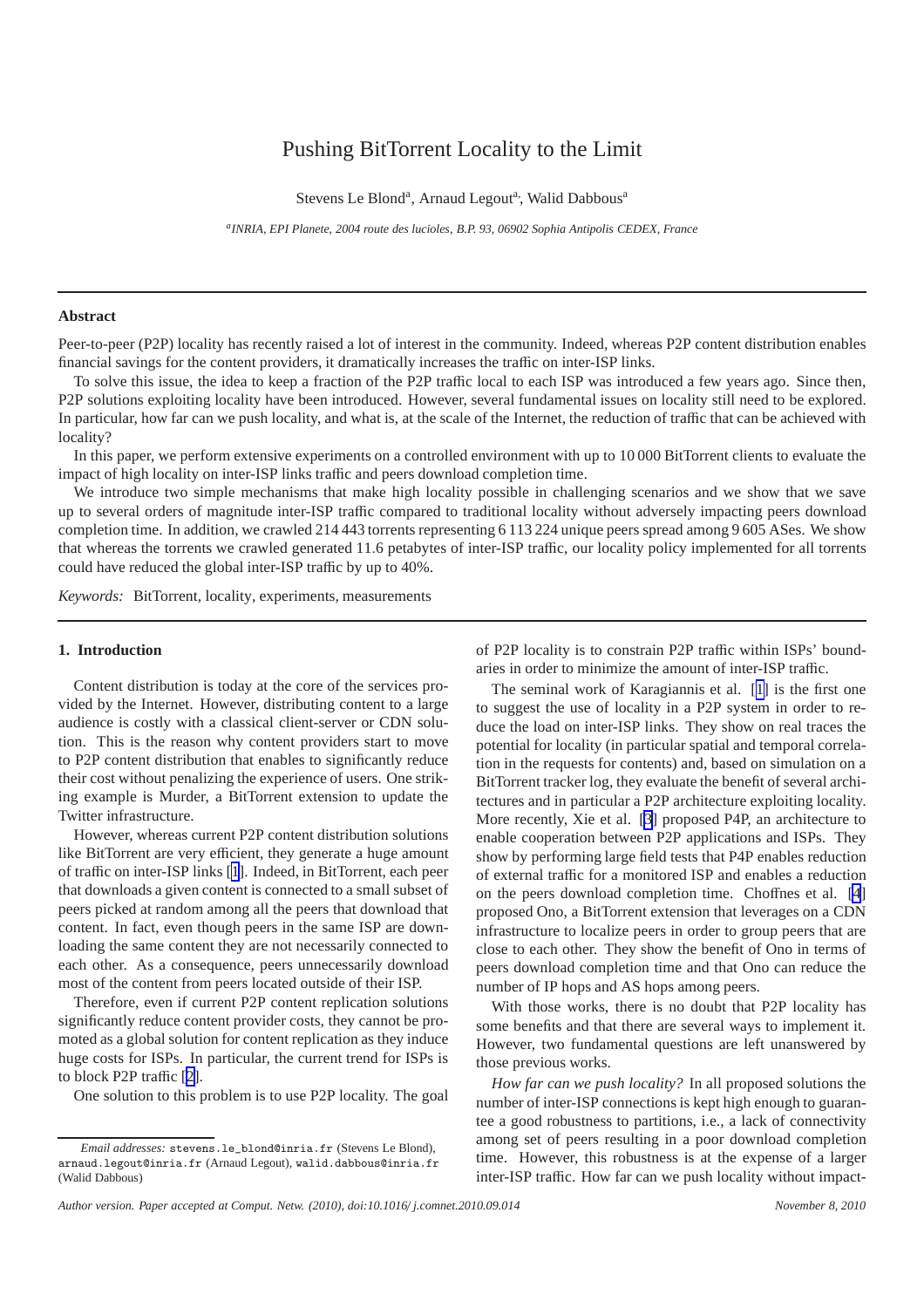<span id="page-2-0"></span>ing the robustness to partition of the P2P protocol?

*What is, at the scale of the Internet, the reduction of traffic that can be achieved with locality?* It might be argued that P2P locality will bring little benefits at the scale of the Internet. Indeed, in case most ISPs have just a few peers, there will be little inter-ISP traffic reduction by keeping the traffic local to those ISPs. Therefore, the question is, what is the distribution of peers per ISP in the Internet, and what would be the inter-ISP bandwidth savings achieved with a locality policy. Previous works looking at inter-ISP bandwidth savings either consider indirect measurements (like the distribution of the number of AS between any two peers with a direct connection [[4\]](#page-16-0)), partial measurements (like the monitoring of a specific ISP), or simulations (like comparing various content distribution scenarios based on the location of peers obtained from a tracker log). For instance, Xie et al. [\[3](#page-16-0)] reported results on inter-ISP savings with P4P for a *single* ISP.

The answers to those questions will be fundamental when P2P content replication will be used by content providers for large scale distribution. In that case, it is likely that ISPs will need to know the amount of inter-ISP traffic they can save with locality, and that they will request content providers to minimize this traffic due to P2P applications accordingly. At the same time, the content providers will need a clear understanding of the impact of this reduction of traffic on their customers.

Our contribution in this paper is to answer those questions by running extensive large scale BitTorrent experiments (with up to 10 000 real BitTorrent clients) in a controlled environment, and by using real data we crawled in the Internet on 214 443 torrents representing 6 113 224 unique peers spread among 9 605 ASes. Our work can be summarized with the two following key contributions.

i) We show that we can push BitTorrent locality much further than what was previously proposed, which enables to reduce by several orders of magnitude the inter-ISP traffic and to keep the peers download completion time low. In particular, we show on experiments including real world data that the reduction of inter-ISP traffic and the peers download completion time are not significantly impacted by the torrent size, the number of peers per ISP, and the churn. Finally, we propose new strategies to improve the efficiency and robustness of our locality policy on challenging scenarios defined from real world torrents.

ii) We show that at the scale of the 214 443 torrents we crawled, ISPs can largely benefit from locality. In particular, whereas all the torrents crawled generated 11.6 petabytes of inter-ISP traffic, high locality could have saved up to 40%, i.e., 4.6 petabytes, of inter-ISP traffic. This result is significantly different from the inter-ISP bandwidth savings reported by Xie et al. [[3\]](#page-16-0). Indeed, they reported a reduction of inter-ISP traffic with P4P around 60%, but for a single ISP with a single large torrent. Thus, they did not evaluate the reduction of BitTorrent traffic at the scale of the Internet, but for a single ISP. The result we report is an estimation for 214 443 real torrents spread among 9 605 ASes, thus capturing the variety of torrent sizes and distribution of peers per AS we can find in the Internet.

The remaining of this paper is organized as follows. We define the locality policy we use for our evaluation in section 2,

then we describe our experimental setup, and define metrics in section [3.](#page-4-0) We discuss the impact of the number of inter-ISP connections in section [4](#page-6-0) and focus on a small number of inter-ISP connections in section [5.](#page-8-0) In section [6,](#page-10-0) we present results obtained from a large crawl of torrents in the Internet. In section [7,](#page-15-0) we discuss the related work. Finally, we conclude in section [8](#page-16-0).

# **2. Locality Policy**

In this paper, we make an experimental evaluation of the two questions discussed in the introduction. To do so, we introduce in the following a locality policy that we use to perform our evaluation. We do not claim our locality policy to be a definitive solution that should be deployed. Instead, it is a simple implementation that we used for our evaluation. Yet, we identified two important strategies that we recommend to consider, even in a modified form, for any implementation of a locality policy.

In the following, we refer to *BitTorrent policy* when the tracker does not implement our locality policy, but the regular random policy.

## *2.1. Implementation of the Locality Policy*

We say that a connection is *inter-ISP* when two peers in two different ISPs have established a direct BitTorrent connection, and that it is *intra-ISP* when the two peers are from the same ISP. The goal of our *locality policy* is to limit the number of inter-ISP connections, the higher the locality, the smaller the number of inter-ISP connections.

We say that an inter-ISP connection is *outgoing* (resp. *incoming*) for an ISP if the connection was initiated by a peer inside (resp. outside) this ISP. However, once a connection is established it is fully bidirectional.

In order to control the number of inter-ISP connections, we assume that the tracker can map each peer to its ISP. How this mapping is performed is orthogonal to our work. For instance, the tracker can simply map peers to ASes using precomputed mapping information obtained from BGP tables [[5\]](#page-16-0). In case the AS level is not appropriate for ISPs, the tracker can use more sophisticated information as the one offered by, for instance, the P4P infrastructure [[3\]](#page-16-0).

The only one parameter of our locality policy is the *maximum number of outgoing inter-ISP connections per ISP*. The tracker maintains for each ISP the number of peers outside this ISP that it returned to peers inside, along with the identity of the peers inside. This way the tracker maintains a reasonable approximation of the number of outgoing inter-ISP connections for each ISP. When a peer *P* asks the tracker for a new list of peers, the tracker will: map this peer to the ISP  $I_p$  it belongs to; return to this peer a list of peers inside  $I_p$ ; if the maximum number of outgoing inter-ISP connections per ISP is not yet reached for *Ip*, return one additional peer  $P$ <sup>*o*</sup> outside  $I$ <sup>*p*</sup> and increment by one the counter of the number of outgoing connections for  $I_p$ . We also add a randomization factor to distribute the outgoing connections evenly among the peers of each ISP, in order to avoid a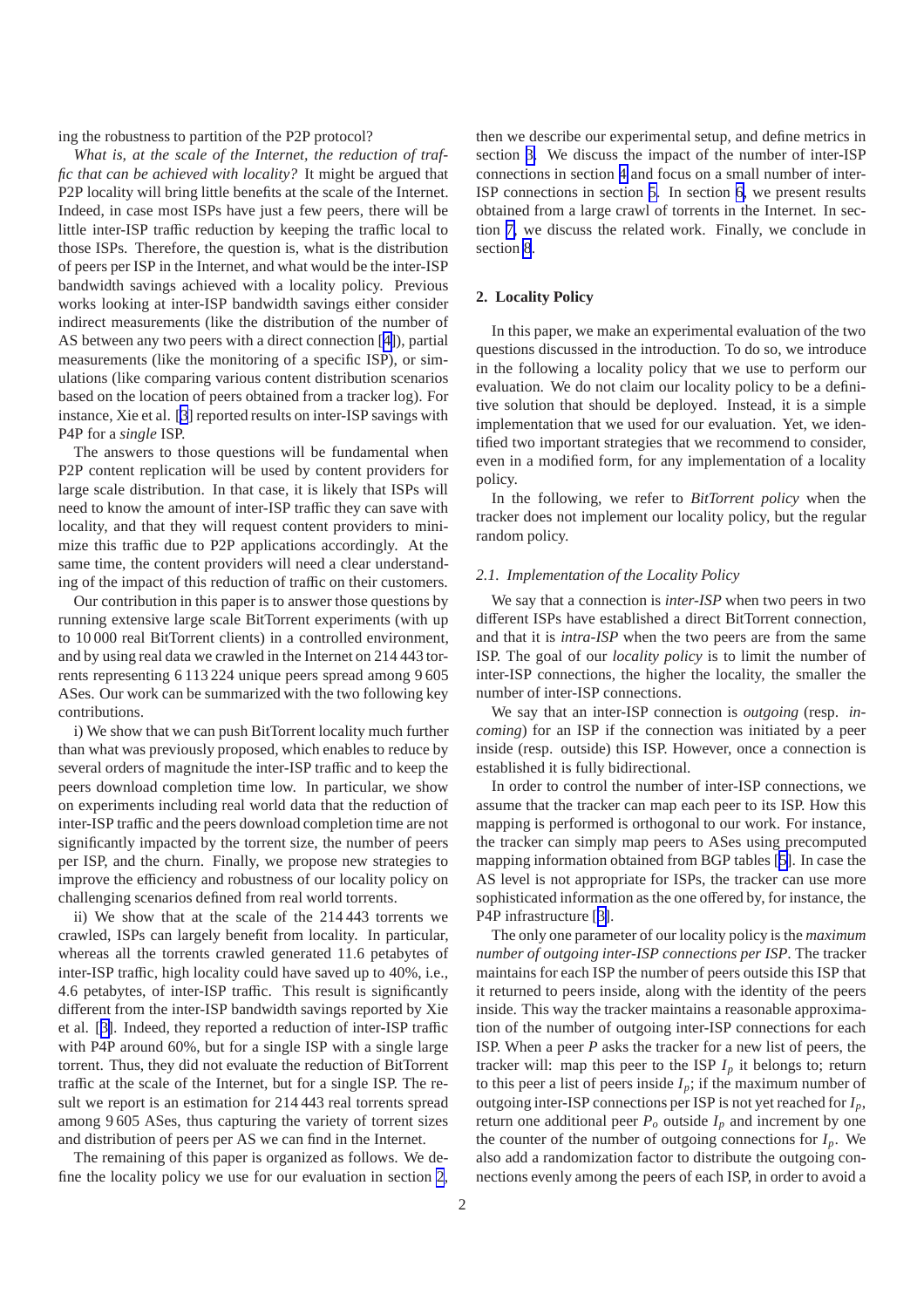<span id="page-3-0"></span>single point of failure in case the peer receiving those outgoing connections for a given ISP decides to leave.

Each regular BitTorrent client contacts periodically, typically every 30 minutes, the tracker to return statistics. Each time a peer leaves the torrent, it contacts the tracker so that it can remove this peer from the list of peers in the torrent. In case the client does not contact the tracker when it leaves (for instance, due to a crash of the client), the tracker will automatically remove the peer after a predefined period of time, typically 45 minutes, after the last connection of the peer to the tracker. Our locality policy uses this information to maintain an up-to-date list of the number of outgoing inter-ISP connections per ISP.

When the tracker implements our locality policy, it applies the locality policy to all peers except the initial seed. Because the goal of the initial seed is to improve diversity, the tracker selects the neighbors of the initial seed using the BitTorrent policy. However, we apply the locality policy to all the other seeds, that is all the leechers that become seed during the experiments. Note that the traffic generated by the initial seed is negligible compared to the aggregated traffic of the torrent, when the torrent is large enough.

#### *2.2. Round Robin Strategy*

Our locality policy controls the number of outgoing inter-ISP connections per ISP. When a peer *P* from the ISP *I<sup>p</sup>* opens a new connection to a peer  $P_o$  from the ISP  $I_{p_o}$ , the connection is outgoing for  $I_p$ , but incoming for  $I_{p<sub>o</sub>}$ . As both outgoing and incoming connections account for the total number of inter-ISP connections, it is important to define a strategy for the selection of peer *P<sup>o</sup>* returned by the tracker to peer *P*.

We define two strategies to select this peer  $P_o$ . In the first strategy, the default one, *P<sup>o</sup>* is selected at random among all peers outside *Ip*. While this strategy is straightforward, it has the notable drawback that the largest ISPs have a higher probability to have a peer selected than other ones. Therefore, large ISPs will have more incoming connections than small ones. Thus, it is likely that in this case, as connections are bidirectional, the inter-ISP traffic will be higher for large ISPs (we confirm this intuition in section [6.2\)](#page-12-0). In the second strategy that we call Round Robin (RR), the tracker selects first the ISP with a round robin policy and then selects a peer at random in the selected ISP. This way, the probability to select a peer in a given ISP is independent of the size of this ISP.

In scenarios with a same number of peers for each ISP, both strategies are equivalent. Therefore, as all the experiments in section [4](#page-6-0) and [5](#page-8-0) consider a homogeneous number of peers for each ISP, we only present the results with the default strategy. We perform a detailed evaluation of the RR strategy in section [6](#page-10-0).

#### *2.3. Partition Merging Strategy*

One issue with a small number of inter-ISP connections is the higher probability to have partitions in the torrent. Indeed, if peers who have inter-ISP connections leave the torrent and no new peer joins the ISP, then this ISP will form a partition. In order to repair partitions we introduce an additional strategy

called Partition Merging (PM) strategy. The problem of partition in BitTorrent is not specific to our locality policy, but any locality policy favors its apparition.

The implementation of the Partition Merging strategy is the following. On the client side, each leecher monitors the pieces received by all its neighbors using the regular BitTorrent HAVE messages. If during a period of time randomly selected in  $[0, T]$ , with *T* initialized to  $T<sub>0</sub>$ , the leecher cannot find any piece it needs among all its neighbors (i.e., each neighbor has a subset of the pieces of the leecher), it recontacts the tracker with a PM flag, which means that the leecher believes there is a partition and that it needs a connection to a new peer outside its ISP. In case of large torrents, there might be an implosion of requests at the tracker. This issue, known as the *feedback implosion problem* in the literature, has been extensively studied and can be solved using several techniques [\[6](#page-16-0)]. However, a detailed description of a feedback implosion mechanism for the PM strategy is beyond the scope of this paper.

On the tracker side, the tracker maintains for each ISP a flag that indicates whether it answered a request from a peer with the PM flag within the last  $T_1$  minutes, i.e., the tracker returned to a peer of this ISP a peer outside. The tracker will return at most one peer outside each ISP every  $T_1$  minutes in order to avoid exploiting this strategy to bypass the locality policy.

The detailed evaluation of the impact of the initial values of the timers is beyond the scope of this study. The choice of the values is a tradeoff between reactivity and erroneous detection of partitions. In this study, we set  $T_0$  and  $T_1$  to one minute, and we show that it efficiently detects partitions without significantly increasing the inter-ISP traffic.

This strategy might be abused by an attacker. Indeed, as the PM strategy detects partitions relying on the accuracy of the HAVE messages sent by neighbors, an attacker might generate dummy HAVE to prevent peers of an ISP to detect a partition. However, this is not an issue in the context of our study, as we work on a controlled environment, without attackers. In addition, we don't believe this is a major issue for the following two reasons. First, an attacker must be a neighbor of all the peers of an ISP to attack it. However, with the locality policy, the attacker must be in the ISP it wants to attack, otherwise it has a very low probability to become one of the ISP's peers neighbor. That makes the attack hard to deploy at the scale of a torrent. Second, instead of relying on the monitoring of HAVE messages, a peer can rely on pieces it receives. For instance, a peer can combine the current PM strategy with the additional criterion that it also generates a PM request to the tracker in case it does not receive any new piece within a 5 minutes interval. It is beyond the scope of this study to perform a detailed analysis of variations of the PM strategy, which has to be addressed in future work.

As this strategy has no impact on our experiments when there is no partition, we present results in section [4](#page-6-0) and [5](#page-8-0) without the PM strategy unless explicitly specified, that is when there is a partition and that the PM strategy changes the result. We perform a detailed analysis of the PM strategy in section [6.](#page-10-0)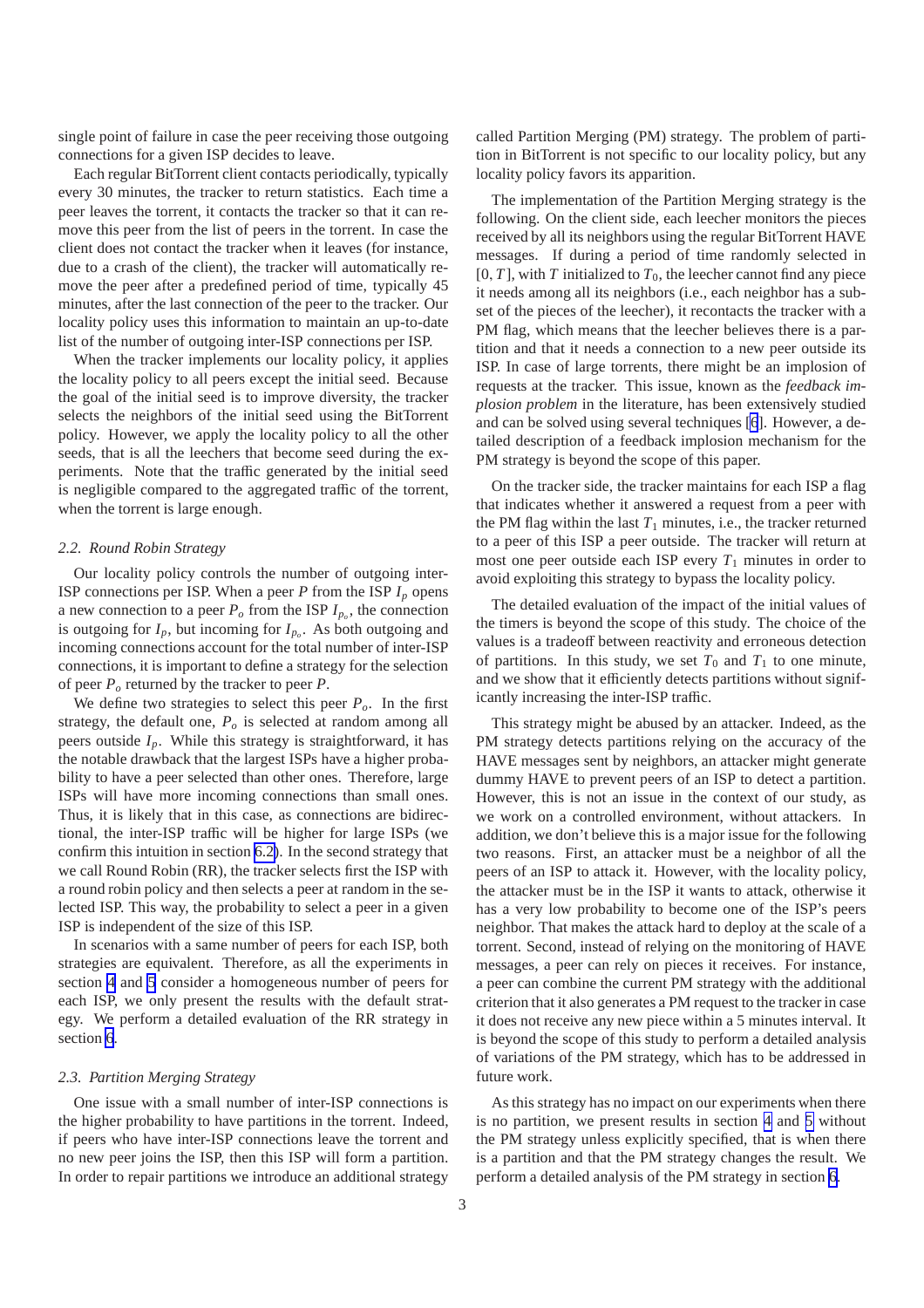#### <span id="page-4-0"></span>*2.4. Granularity of the Notion of Locality*

Our locality policy is designed to keep traffic local to ISPs. However, we are not restricted to ISPs, and our locality policy can keep traffic local to any network region as long as the tracker is aware of the regions and has a means to map peers to those regions. For instance, a tracker can use information offered by a dedicated infrastructure like the P4P infrastructure [[3\]](#page-16-0). In particular, when we focus on real world scenarios in section [6](#page-10-0), we will use ASes instead of ISPs.

# **3. Methodology**

In this section, we describe our experimental setup, and the metrics that we consider to evaluate our experiments.

#### *3.1. Experimental Setup*

In this paper, we have run large scale experiments to evaluate the impact of our locality policy on inter-ISP traffic and Bit-Torrent download completion time. We have run experiments instead of simulations for two main reasons. First, it is hard to run realistic (packet level discrete) P2P simulations with more than a few thousand of peers due to the large state generated by each peer and the packets in transit on the links. Moreover, at that scale, simulations are often slower than real time. Second, the dynamics of BitTorrent is subtle and not yet deeply understood. Running simulations with a simplified version of BitTorrent may hide fundamental properties of the system.

In the following, we consider experiments with up to 10 000 peers. There are two main reasons for the choice of this scale. First, torrents in the order of 10 000 peers are considered large torrents. As one of the important questions we answer in this paper is *What is, at the scale of the Internet, the reduction of tra*ffi*c that can be achieved with locality?*, we deemed important to experiments with torrents that are considered to be large today. In particular, large torrents have a unique distribution of peers per AS. By running large scale experiments, we were able to evaluate the impact of realistic peer distribution per AS in section [6](#page-10-0). Second, the maximum peer set size on the most popular BitTorrent clients is between 50 and 100 (it is 80 in this paper). Considering the impact of locality for torrents in the order of a few hundreds of peers would have biased favorably our results. Indeed, a locality policy can be considered as a constraint on the connectivity graph among peers. Considering small torrents with a large peer set would have artificially improved the connectivity among peers. For this reason large torrents in the order of 10 000 peers represent a more challenging and convincing scenario.

As we will see during the presentation of our results, we observe behaviors that can only be pointed out using real experiments at large scale, with up to 10 000 peers.

We now describe the experimentation platform on which we run all our experiments, the BitTorrent client that we use in our experiments, and how we simulate an inter-ISP topology on top of the platform.

#### *3.1.1. Platform*

We obtain all our results by running large scale experiments with a real BitTorrent client.

We run all our experiments on a dedicated experimentation platform. A typical node in this platform has bi or quad-core AMD Opteron CPU, 2 to 4GB of memory, and a gigabit Ethernet connectivity. The platform we used consists of 178 nodes. Once a set of nodes is reserved, no other experiment can run on parallel on those nodes. In particular, there is no virtualization on those nodes. Therefore, experiments are totally controlled and reproducible. We use on the nodes a Linux kernel 2.6.18 that allows a much larger number of simultaneous opened files or TCP connections than what we use in our experiments.

The BitTorrent client used for our experiments is an instrumented version of the mainline client [\[7](#page-16-0)], which is based on version 4.0.2 of the official client [[8\]](#page-16-0). This instrumented client can log specific messages received and sent. Unless specified otherwise, we use the default parameters of this client. In particular, each peer uploads at 20kB/s to 4 other peers, and the maximum peer set size is 80. We will vary the upload capacity when studying the impact of heterogeneous upload capacities in section [4](#page-6-0) (see section [4.1](#page-6-0) for a description of our heterogeneous scenario). We also use the choke algorithm in seed state of the official client in its version 4.0.2. This algorithm is somewhat different, as it is fairer and more robust than the one implemented in most BitTorrent clients today. However, as it only impacts the seed, we do not believe this algorithm to have a significant impact on our results.

Our client does not implement a gossiping strategy to discover peers, like Peer Exchange (PEX) used in the Vuze client. It is easy to make PEX locality aware. For instance, peer *A* must only send using PEX neighbors to peer *B* that are within the same ISP as peer *B*. However, it is beyond the scope of this study to make a detailed discussion of this issue.

We use the following default parameters for our experiments, unless otherwise specified. Peers share a content of 100MB that is split into pieces of 256kB. By default, all peers including the initial seed start within the first 60 seconds of the experiments. However, we will also vary this parameter in section [6.2.2](#page-13-0) when studying the impact of churn (see section [6.2.2](#page-13-0) for a description of our scenario with churn). Once a leecher has completed its download, it stays 5 minutes as seed and then leaves the torrent. We have chosen 5 minutes because it is long enough to give enough time for peers to upload the last pieces they have downloaded before becoming a seed. However, 5 minutes is short enough to do not artificially increase the capacity of service of the torrent, as 5 minutes is small compared to the optimal download completion time (83 minutes). The initial seed stays connected for the entire duration of the experiment.

We run all our experiments with up to 100 BitTorrent clients per physical node. Therefore, for torrents with 100, 1 000, and 10 000 peers, we use respectively 1, 10, and 100 nodes for the leechers, plus one node for the seed and the tracker. Each client on a same node uses a different port to allow communication among those clients. We have performed a benchmarking test to find how many clients we can run on a single node with-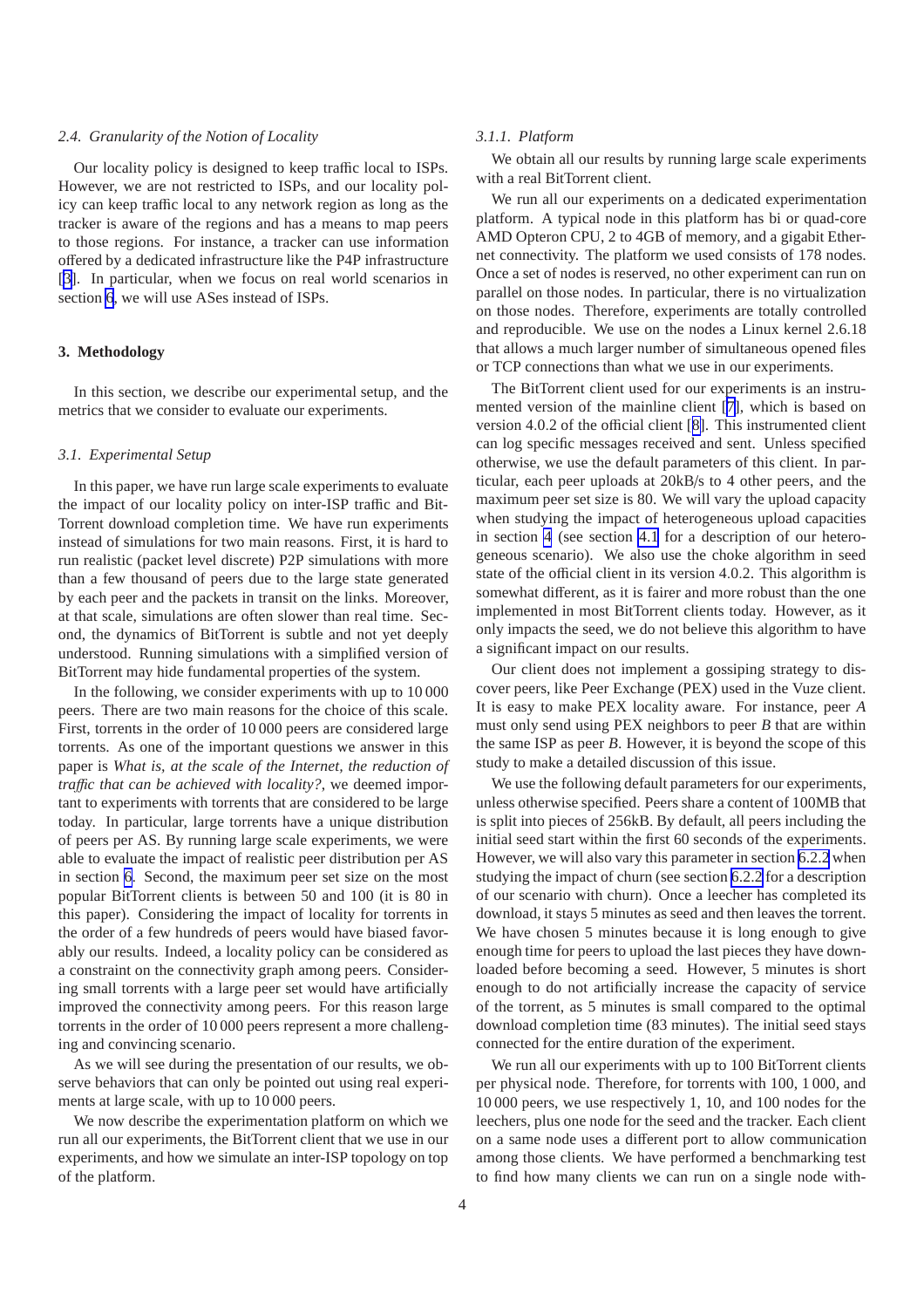out a performance penalty that we identify with a decrease in the client download time for a reference content of 100MB. We have found that we can run up to 150 clients uploading at 20KB/s on a single node without performance penalty. To be safe, we run no more than 100 clients uploading at 20kB/s on one node, or 2MB/s of BitTorrent workload. When we vary the upload capacity of clients in section [4,](#page-6-0) we will then adapt the number of clients per node so that the aggregated upload capacity per node is never beyond 2MB/s.

#### *3.1.2. Inter-ISPs Topology*

We remind that our goal is to evaluate the impact of the number of inter-ISP connections on inter-ISP traffic and peers performance. Therefore, we simulated an inter-ISP topology on top of the experimentation platform we use to run our experiments. We explain, in the following, how we simulated this topology and how representative it is of the real Internet.

For all our experiments, we assume that we have a set of stub-ISPs that can communicate among each other. On top of this topology, we consider two scenarios. The first scenario is when all stub-ISPs have a single *peering* link to each other, thus the topology of the network is a full mesh. We refer to a peering link as a link for which an ISP does not pay for traffic. However, the peering technology is expensive to upgrade so ISPs are interested in reducing the load on those links. Indeed, the cost to upgrade the capacity of the equipments increases much faster than the capacity. The second scenario is when each stub-ISP is connected with a *transit* link to a *single* transit-ISP. All peers are in stub-ISPs. Therefore, there is no traffic with a source or a destination in the transit-ISP. We refer to a transit link as a link on which traffic is billed according to the 95th percentile. Therefore, ISPs are interested in reducing the bursts of traffic on those links.

We observe that both scenarios are simply a different interpretation of a same experiment, as all peers are in stub-ISPs and the traffic flows from one stub-ISP to another one. In the following, we refer to *inter-ISP link* when our discussion applies to both peering and transit links.

In our experiments, the notion of ISPs and inter-ISP links is virtual, as we run all our experiments on an experimentation platform. To simulate the presence of a peer in a given ISP, before each experiment, we create a static mapping between peers and ISPs. We use this mapping to compute offline the traffic that is uploaded on each inter-ISP link of the stub-ISPs. For instance, imagine that peer *P<sup>A</sup>* is mapped to the ISP *A* and peer  $P_B$  is mapped to the ISP *B*. All the traffic sent from  $P_A$  to *P<sup>B</sup>* is considered as traffic uploaded by the ISP *A* to the ISP *B* with a peering link in the first scenario or with a transit link via the transit ISP in the second scenario.

Our experiments are equivalent to what we would have obtained in the Internet with real ISPs and inter-ISP links except for latency. Rao et al. [[9\]](#page-16-0) showed that the latency would not significantly change our results because: i) we limit the upload capacity on each BitTorrent client, thus the RTT is not the limiting factor for the end-to-end throughput; ii) the choking algorithm is insensitive to latency by design, as BitTorrent computes the

throughput of neighbors (used to unchoke them) over a 10 seconds interval, which should alleviate the impact on BitTorrent of the TCP ramp up [[10\]](#page-16-0) due to latency.

We experiment with and without bottlenecks in the network. By default, there is no bottleneck in the network because the aggregated traffic generated by our experiments is always significantly lower than the bottleneck capacity of the experimentation platform. However, we also create artificial bottlenecks on inter-ISP links to evaluate their impact on inter-ISP traffic and performances (see section [5.3](#page-9-0) for the description of how we limit the inter-ISP link capacity). It is important to evaluate the impact of bottlenecks on inter-ISP links because the choking algorithm selects peers according to their throughput. Therefore, bottlenecks may significantly change BitTorrent's behavior.

For each experiment, there is a single initial seed and we select at random in which ISP the initial seed is located. We decided to focus on the case of a single initial seed because Bit-Torrent locality is the most challenging when there are a single seed and many leechers. Indeed, in that case, inter-ISP communications cannot be avoided. However, once there are multiple seeds spread in ISPs, the performance will be higher and the inter-ISP traffic will be lower. Therefore, whatever the seed distribution per ISP is, that will be a more favorable case than the case of a single initial seed we address in that paper.

Finally, we have not considered a hierarchy of transit-ISPs. We show in section [6.3](#page-13-0) that there is a huge amount of inter-ISP traffic generated by BitTorrent. Even if the proposed locality policy already significantly reduces this traffic, optimizations for the transit-ISPs still makes sense. We keep the detailed evaluation of the optimization of the traffic in a hierarchy of transit ISPs for future work.

#### *3.2. Evaluation Metrics*

To evaluate our experiments, we consider three metrics: the content replication overhead, the 95th percentile, and the peer slowdown.

**Overhead** For each stub-ISP, we monitor the number of pieces that are uploaded from this stub-ISP to any other stub-ISP during the experiment. Then, to obtain the per-ISP content replication overhead, we normalize the amount of data uploaded by the size of the content for the experiment. Thus, we obtain the overhead in unit of contents that crosses an inter-ISP link. We call this metric the content replication overhead, or overhead for short, because with the client-server paradigm, ISPs with clients only would not upload any byte. We use the overhead as a measure of load on peering links.

**95th Percentile** To obtain the 95th percentile of the overhead, we compute the overhead by periods of 5 minutes and then consider the 5 minutes overhead corresponding to the 95th percentile. The 95th percentile is the most popular charging model used on the Internet [[11\]](#page-16-0).

**Slowdown** We define the ideal completion time of a peer as the time for this peer to download the content at a speed equivalent to the average of the maximum upload capacity of all peers. This is the best completion time, averaged over all peers, that can be achieved in a P2P system in which each peer always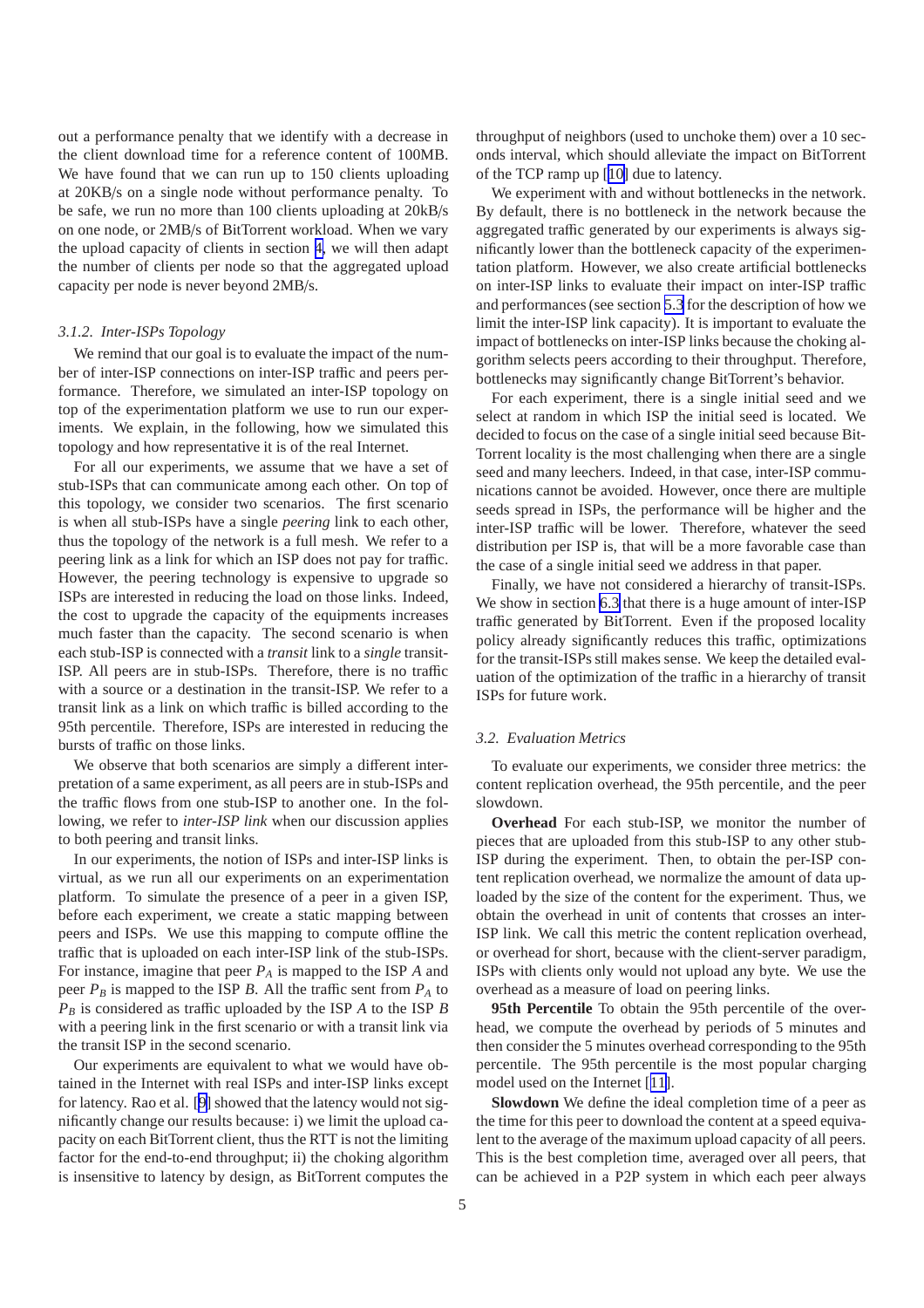<span id="page-6-0"></span>uploads at its maximum upload capacity. The slowdown is the experimental peer download completion time normalized by the ideal completion time. For instance, imagine that all peers have the same maximum upload capacity of 20kB/s. An average peer slowdown of 1 for 10 000 peers means that there is an optimal utilization of the peers upload capacity, or that the peers are, on average, as fast as a client-server scenario in which we have 10 000 servers, one server per client sending at 20kB/s.

In the following, we give the average slowdown per ISP. Variability of peers slowdown is inherent to the BitTorrent dynamics, but we do not want this variability (that is not shown by the average) to be worse with the locality policy than with the Bit-Torrent policy. Therefore, we validated for each experiment and each ISP that the deviation from the average slowdown for the slowest peers is similar with the locality and BitTorrent policies (for brevity, we only show this validation for the case of churn, see section [6.2.2](#page-13-0)). Thus, the average slowdown per ISP is enough to evaluate the impact of the locality policy on peers.

# **4. Impact of the Number of Inter-ISP Connections**

The goal of this section is to explore the relation between the number of inter-ISP connections and the overhead and slowdown. In particular, we will evaluate how far we can push locality (that is, how much we can reduce the number of inter-ISP connections) to obtain the smallest overhead attainable and what is the impact of this reduction on the slowdown.

#### *4.1. Experimental Parameters*

For this series of experiments, we set the torrent size to 1 000 peers, the number of ISPs to 10, and the content size to 100 MB. Therefore, there are 100 peers per ISP in all the experiments of the first series. To analyze the impact of the number of inter-ISP connections on BitTorrent, we then vary the number of outgoing inter-ISP connections between 4 and 40 by step of 4, and between 400 and 3600 by steps of 400. As we consider, in this section, scenarios with the same number of peers for each ISP, the total number of inter-ISP connections per ISP will be on average twice the number of outgoing inter-ISP connections. We run experiments for each of the three following scenarios.

**Homogeneous scenario with a slow seed** In this scenario both the initial seed and the leechers can upload at a maximum rate of 20kB/s. As we have mentioned earlier, we run 100 leechers per node, and we run the initial seed and the tracker on an additional node. According to the definition of locality policy from section [2.1,](#page-2-0) each peer has the same probability to have a connection to the initial seed, whichever ISP it belongs to. For instance, as the initial seed has a peer set of 80, with 10 ISPs, each ISP has in average 8 peers with a connection to this initial seed.

**Heterogeneous scenario** We experiment with leechers with heterogeneous upload capacities and a fast initial seed. In each ISP, one third of the peers uploads at 20kB/s, one third uploads at 50kB/s, and one third uploads at 100kB/s. For simplicity, we run all the leechers with the same upload capacity on the same node. Because we have determined that the hard drives cannot



Figure 1: Overhead with 1 000 peers and 10 ISPs. Each square, circle and triangle represents the average overhead on all ISPs in a given scenario. Each dot represents this overhead for one ISP. *A small number of outgoing inter-ISP connections dramatically reduces the overhead.*

sustain a workload higher than 2MB/s, we run only 20 clients per node. For BitTorrent to perform optimally, the initial seed uploads at 100kB/s, as fast as the fastest leechers. Each peer has the same probability to have a connection to the initial seed, whichever ISP it belongs to.

We experiment with heterogeneous upload capacities for three reasons. The first reason is that non-local peers may be faster than local ones so the local peers may unchoke inter-ISP connections more often than intra-ISP connections, thus making the reduction of the number of inter-ISP connections inefficient to reduce inter-ISP traffic. The second reason is that local peers may be faster than non-local ones so inter-ISP connections may be rarely used to download new pieces, thus degrading performances. The third reason is that in case of heterogeneous upload capacities inside an ISP, if fast peers are those with the inter-ISP connections, slower peers may not be given pieces to trade among themselves, also degrading performances.

Our main goal is to evaluate the impact of the natural clustering of peers in case of heterogeneous upload capacities [[12\]](#page-16-0). As Legout et al. [[12\]](#page-16-0) show that the three-class upload capacity scenario is enough to observe clustering among peers, we restrict ourselves to this simple scenario. We discuss further this issue in section [8](#page-16-0).

**Homogeneous scenario with a fast seed** We experiment with leechers that upload at 20kB/s and an initial seed that uploads at 100kB/s. We run this additional experiment in order to understand whether the results obtained with the heterogeneous scenario are due to the fast initial seed or due to the heterogeneous capacities of leechers.

First, we evaluate the impact of the number of inter-ISP connections on overhead and 95th percentile. Then, we evaluate the impact of the number of inter-ISP connections on slowdown.

#### *4.2. Impact on Overhead*

We observe in Fig. 1 that for the two scenarios with a well provisioned initial seed, i.e., the homogeneous fast seed and the heterogeneous scenarios, the overhead increases linearly with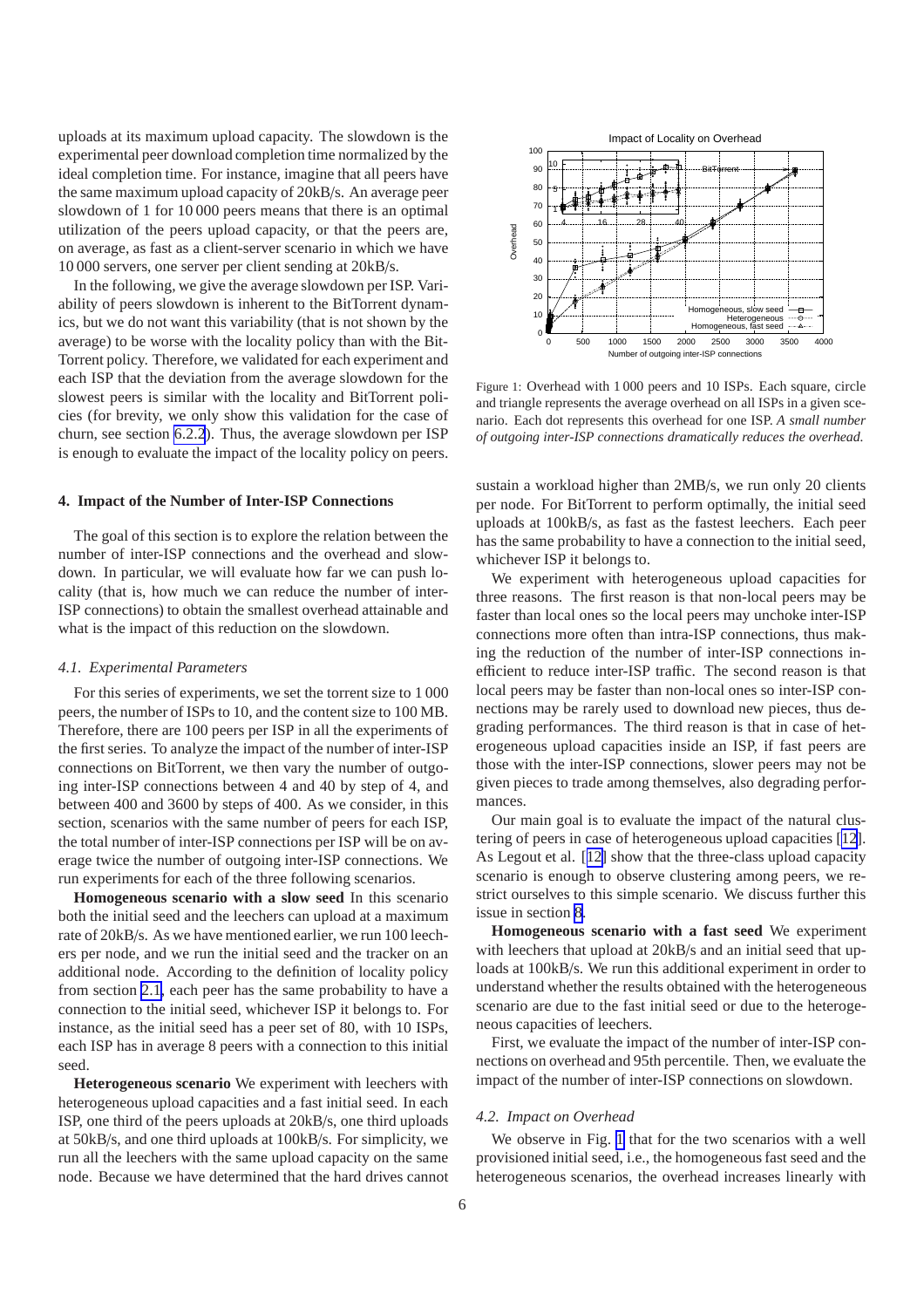

Figure 2: 95th percentile with 1 000 peers and 10 ISPs. Each square, circle and triangle represents the average 95th percentile on all ISPs for a given scenario. Each dot represents this 95th percentile for one ISP. *A small number of outgoing inter-ISP connections dramatically reduces the 95th percentile.*

the number of outgoing inter-ISP connections. Indeed, when there is no congestion in the network and a uniform repartition of the upload capacity of peers in each ISP, the probability to unchoke a peer outside his own ISP is linearly dependent on the number neighbors this peer has outside his own ISP, thus it is linearly dependent on the number of outgoing inter-ISP connections. We evaluate the impact of network bottlenecks in section [5.3.](#page-9-0)

The BitTorrent arrows in Fig. [1](#page-6-0) and 3 represent the value of respectively overhead and slowdown achieved by BitTorrent in the same scenario. Indeed, with 1 000 peers and 10 ISPs of 100 peers, each peer has 10% of connections inside his own ISP with the BitTorrent policy. Therefore, with BitTorrent each ISP will have 7 200 inter-ISP connections, 3 600 of those connections being outgoing. Thus BitTorrent corresponds to the case with 3 600 outgoing inter-ISP connections in our experiments.

For all three scenarios, our locality policy enables to reduce by up to two orders of magnitude the traffic on inter-ISP links. Indeed, we see in Fig. [1](#page-6-0) that for 3 600 outgoing inter-ISP connections, the case of the BitTorrent policy, the overhead is close to 90, and for 4 outgoing inter-ISP connections the overhead is close to 1 for all three scenarios.

Surprisingly, we observe in Fig. [1](#page-6-0) that between 400 and 2 000 outgoing inter-ISP connections, there is a higher overhead for the homogeneous scenario with a slow seed than for the two other scenarios with a fast seed. Indeed, as there is a lower piece diversity with a slow seed, peers in a given ISP will have to use more their inter-ISP connections, thus a higher overhead, in order to download pieces that are missing in their own ISP. We do not observe the same issue with a fast seed because this fast initial seed is fast enough to guarantee a high piece diversity even for a small number of outgoing inter-ISP connections.

We also observe a linear relation between the number of outgoing inter-ISP connections and the 95th percentile as well as a significant reduction of the 95th percentile for a small number of outgoing inter-ISP connections in Fig. 2. However, we observe that the 95th percentile for the heterogeneous scenario is



Figure 3: Slowdown with 1 000 peers and 10 ISPs. Each square, circle and triangle represents the average slowdown on all ISPs in a given scenario. Each dot represents this slowdown for one ISP. *The peer slowdown remains reasonably low even for small number of outgoing inter-ISP connections.*

much larger than for the two other scenarios. This is because in the heterogeneous scenario there are two third of the peers that are faster than 20 kB/s, which is the upload capacity of all the peers for the two other scenarios. Therefore, we see that even if the total amount of traffic crossing inter-ISP links is not significantly impacted by the distribution of the upload capacity of peers (see Fig. [1\)](#page-6-0), this distribution might have a major impact on the 95th percentile that is used for charging traffic on transit links.

In summary, we have shown that a small number of outgoing inter-ISP connections leads to a major reduction of the overhead and 95th percentile up to two order of magnitude. In addition, 4 outgoing inter-ISP connections give the minimum attainable overhead of 1. In the next section, we explore what is the impact of such a high reduction on the peers slowdown.

#### *4.3. Impact on Slowdown*

The most striking result we observe in Fig. 3 is that, whereas for 4 outgoing inter-ISP connections the overhead is optimal (only one copy of content uploaded per ISP) and reduced by two orders of magnitude compared to the BitTorrent policy, the slowdown remains surprisingly low.

Indeed, Fig. 3 shows that the number of outgoing inter-ISP connections has no significant impact on peers slowdown for the two scenarios with a fast seed (heterogeneous and homogeneous with a fast seed) and a negligible impact for more than 16 outgoing inter-ISP connections for the homogeneous scenario with a slow seed. This result is remarkable when one considers the huge saving a small number of outgoing inter-ISP connections enables for the overhead and 95th percentile.

For the homogeneous scenario with a slow seed, the slowdown increases by at most 43% for 4 outgoing inter-ISP connections compared to the case with the BitTorrent policy. This increase is due to a poor piece diversity, which can be avoided by having a fast initial seed as shown by the two scenarios with a fast seed in Fig. 3. Moreover, even if a 43% increase is not negligible, it has to be considered as the worst case. Indeed, as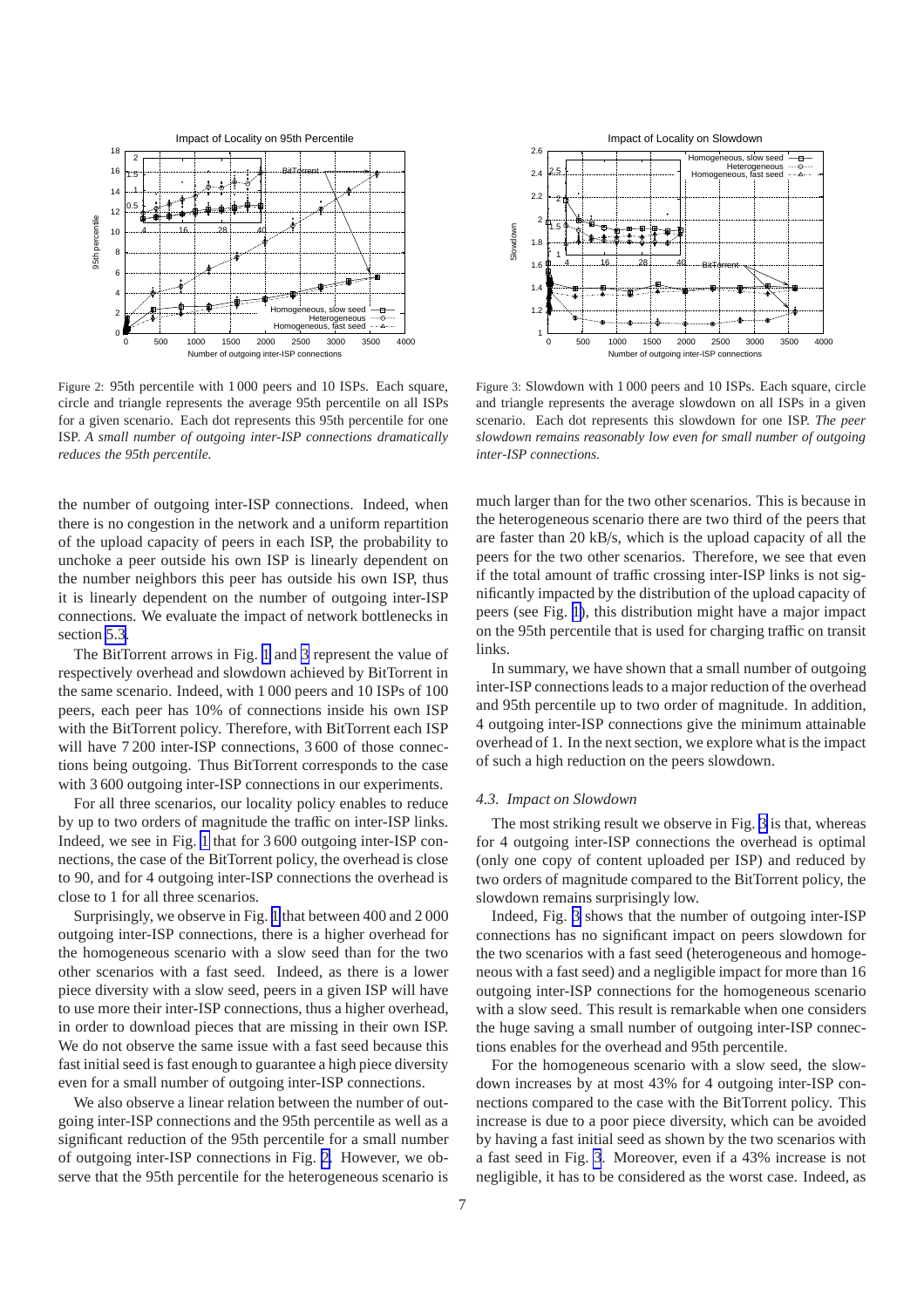<span id="page-8-0"></span>we will show in section [5.3,](#page-9-0) in case of congestion on inter-ISP links, the slowdown may even improve with a small number of outgoing inter-ISP connections compared to the BitTorrent policy, because that will foster peers to exchange with peers in the same ISP, thus avoiding congested paths.

In conclusion, we see that the peer slowdown remains surprisingly low even for a small number of outgoing inter-ISP connections.

## **5. Evaluation of 4 Outgoing Inter-ISP Connections**

We have seen in the previous section that a small number of outgoing inter-ISP connections dramatically reduces the overhead and 95th percentile, and that the slowdown remains low in most cases.

Whereas this result is encouraging, one may wonder if it is possible to minimize the overhead while keeping the slowdown low in more complex scenarios. Therefore, we focus in the following on 4 outgoing inter-ISP connections<sup>1</sup>, which leads to the lowest attainable overhead in our experiments in section [4.2](#page-6-0), and we evaluate the overhead and slowdown when we vary the characteristics of the torrent (torrent size and number of peers per ISP), or the characteristics of the network (limitation of the capacity of the inter-ISP links).

We consider for the remainder of this paper the homogeneous scenario with a slow seed. Indeed, we did not observe a significant impact of the heterogeneous upload capacity of the peers on our results in section [4.](#page-6-0) Moreover, it is hard if not impossible to obtain a realistic upload distribution of peers per torrent when one do not control the BitTorrent clients run by peers. Indeed, we know three different methods to measure the upload capacity of a peer. They all suffer from fundamental flaws. All those flaws come from the fact that the most popular BitTorrent clients limit the number of upload slots and the number of torrents they actively participate to according to the configured upload capacity. The first method uses the measurement of the HAVE messages, which gives the download speed of peers. However, the upload and download speeds are not correlated (clearly the aggregate upload speed must be equal to the aggregate download speed, but we cannot conclude on the upload speed distribution) because the number of upload slots depends on the configured upload capacity in the client, but the number of download slots depends on the neighborhood. Therefore, measuring the download speed of a peer does not give much information on its upload speed. The second method consists in downloading data from peers, thus making a direct upload speed measurement. However, this measurement is for a single upload slot. In the  $\mu$ Torrent client for instance, a peer uploading at 20kB/s to another peer might, in fact, have between 3 to 50 different upload slots, and might participate between 1 to



Figure 4: Overhead (upper plot) and slowdown (lower plot) for torrents with 100, 1 000 and 10 000 peers and 10 ISPs in two scenarios: Bit-Torrent policy, locality policy with 4 outgoing inter-ISP connections. Each square and circle represents the average overhead (upper plot), or the average slowdown (lower plot) for a particular torrent size in a given scenario. Each dot represents this overhead (upper plot), or slowdown (lower plot) for one ISP. *With* 4 *outgoing inter-ISP connections, the overhead is close to one independently of the torrent size, which is at the cost of an increase by* 30% *in the slowdown.*

25 different torrents. Thus, the real upload speed of a peer is much different from what is measured in a single upload slot. The third method consists in using probing techniques to find the actual physical upload capacity of the peer. However, as we already discussed, even if the physical upload capacity is an upper bound, the actual upload speed of a peer in a given torrent might be vastly different.

In summary, for this second series of experiments, we consider a scenario with 4 outgoing inter-ISP connections, a content of 100 MB, peers with homogeneous upload capacities, and a slow seed<sup>2</sup>. Then, we vary the torrent size, the number of peers per ISP, and the inter-ISP link capacity. We vary only one parameter at a time per experiment. We consider, in this section, scenarios with the same number of peers per ISP. Therefore, on average, the number of incoming inter-ISP connections will be equal to the number of outgoing inter-ISP connections.

In the following, we do not present results for the 95th percentile, as they do not show any significant new insights compared to the results for the overhead.

#### *5.1. Impact of the Torrent Size*

In this section, we make experiments with torrents with 100, 1 000, and 10 000 peers, and 10 ISPs.

In Fig. 4 upper plot, we see that for a small number of outgoing inter-ISP connections the overhead is close to one independently of the torrent size, whereas for the BitTorrent policy it increases linearly with the torrent size.

 $1$ The relation between the 4 number of outgoing inter-ISP connections and the 4 upload slots of each peer is not accidental. Indeed, each ISP needs to receive new pieces at the speed of the initial seed in order to keep the slowdown low [[12\]](#page-16-0). Therefore, the minimum number of inter-ISP connections must be equal to or larger than the number of upload slots of the peers (assuming a homogeneous upload speed for all peers).

 $2$ According to Legout et al. [[12](#page-16-0)], a seed as fast as the fastest leechers is enough to have a good BitTorrent dynamics. Therefore, as taking a fast seed would have artificially decreased the slowdown, we decided to consider the slowest possible initial seed, i.e., 20kB/s in the homogeneous scenario. Indeed, a fast initial seed will contribute a larger upload capacity, thus a lower slowdown for the leechers.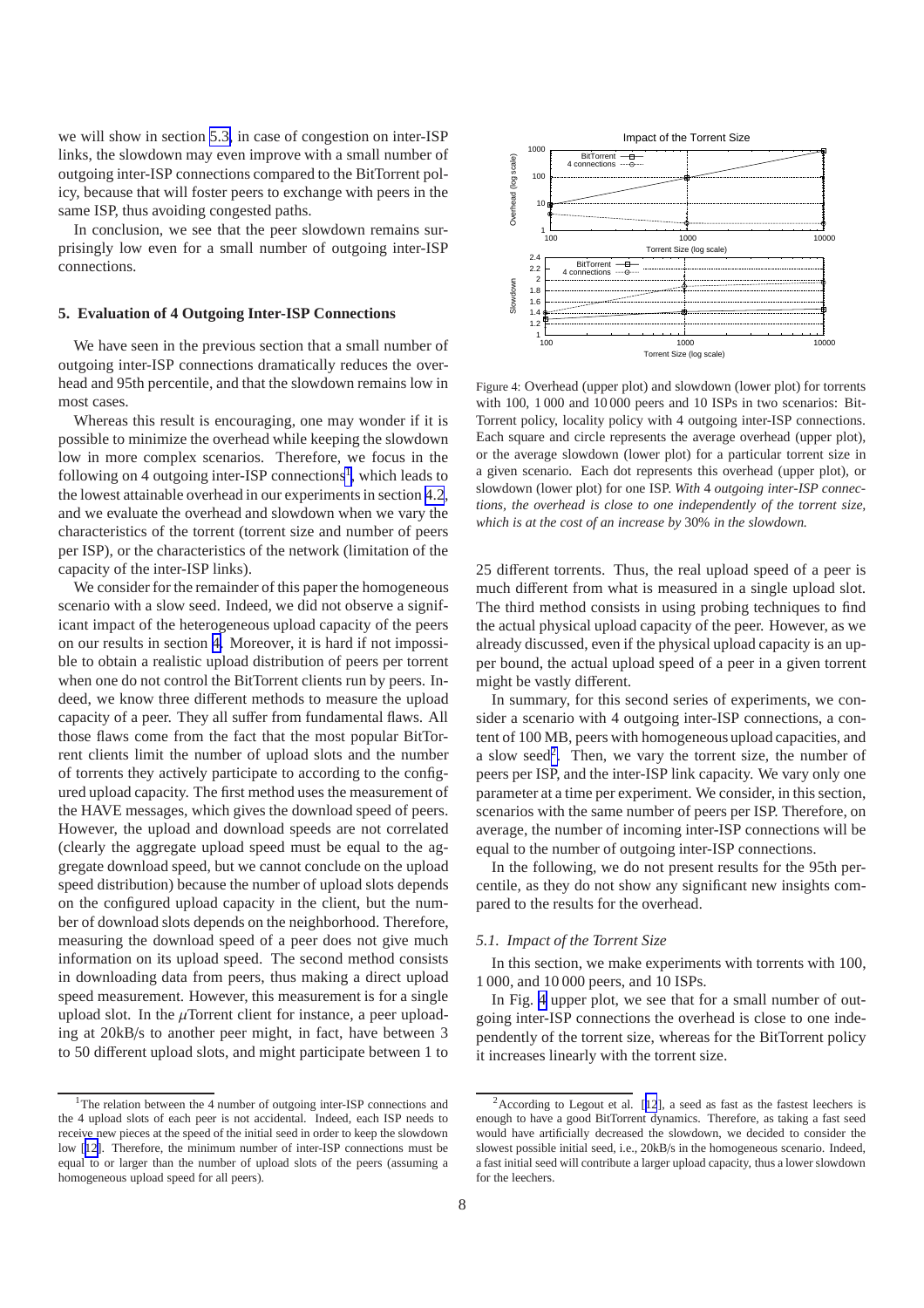<span id="page-9-0"></span>

Figure 5: Overhead (upper plot) and slowdown (lower plot) with 10 000 peers and 10, 100, 1 000, and 5 000 peers per ISP for two scenarios: BitTorrent policy, locality policy with 4 outgoing inter-ISP connections. Each square, circle and triangle represents the average overhead (upper plot) or the average slowdown (lower plot) for a particular number of peers per ISP in a given scenario. Each dot represents this overhead (upper plot) or slowdown (lower plot) for one ISP. *With* 4 *outgoing inter-ISP connections, the overhead remains close to one almost independently of the number of peers per ISP, but at the expense of an increase by at most* 30% *in the slowdown.*

For the torrent with 100 peers, as there are 10 ISPs, there are only 10 peers per ISP. This scenario is interesting because a locality policy only makes sense when there are enough peers inside each ISP to be able to keep traffic local. This scenario shows the gain that can be achieved for a small number of peers per ISP. With a torrent of 100 peers, we save 60% of overhead as compared to BitTorrent. With a torrent of 10 000 peers, we save 99.8% of overhead as compared to BitTorrent.

To see the impact of this dramatic overhead reduction on slowdown, we focus on Fig. [4](#page-8-0) lower plot. We see that the slowdown is 8% higher than with the BitTorrent policy for a torrent with 100 peers. For 1 000 and 10 000 peers, the slowdown is 32% higher than with the BitTorrent policy.

In summary, we observe that with 4 outgoing inter-ISP connections, the BitTorrent overhead is optimal and almost independent of the torrent size, which is at the cost of an increase by around 30% of the slowdown.

### *5.2. Impact of the Number of Peers per ISP*

In this section, we evaluate 10, 100, 1 000 and 5 000 peers per ISP. To vary the number of peers per ISP, we vary the number of ISPs with a constant torrent size of 10 000 peers. Therefore, to obtain 10, 100, 1 000 and 5 000 peers per ISP, we consider 1 000, 100, 10, and 2 ISPs.

We observe in Fig. 5 lower plot that there are many outliers points for the scenario with 100 peers per ISP. In fact, this scenario is the only one in section [5](#page-8-0) that creates partitions. Therefore, we also present the result of this experiment with the Partition Merging (PM) strategy presented in section [2.3](#page-3-0). Indeed, we see that the PM strategy solves the issue in Fig. 5. We note that the results for all the other experiments remain unchanged with the PM strategy, as they do not create partitions. A de-

tailed evaluation of the PM strategy is performed in section [6.2](#page-12-0). In the following, we only consider the results obtained with the PM strategy for the scenario with 100 peers per ISP.

Fig. 5 upper plot shows that with 4 outgoing inter-ISP connections, the overhead remains close to 1 for any number of peers per ISP, whereas it increases linearly with the BitTorrent policy. However, this overhead is slightly higher for the scenarios with 10 and 5 000 peers per ISP.

We also observe on Fig. 5 lower plot that the slowdown is close to the one of BitTorrent for 10 and 5 000 peers per ISP and around 30% higher than the one of BitTorrent for 100 and 1 000 peers per ISP. This non-monotonic behavior is explained by the tradeoff that involves two main factors impacting the performance of BitTorrent in this scenario. On the one hand, as the initial seed has a maximum of 80 connections to other peers, at most 80 ISPs can have a direct connection to the initial seed. All ISPs without direct connection to the initial seed have to get all the pieces of the content from other ISPs. Therefore, there is a higher utilization of the inter-ISP connections and a higher slowdown because the few inter-ISP connections available to guarantee a high piece diversity represent a bottleneck. On the other hand, when the number of peers per ISP decreases, the number of ISPs increases because the torrent size is constant, thus the global number of inter-ISP connections increases. Therefore, the overhead increases too, but the slowdown decreases because there is a sufficient number of inter-ISP connections to guarantee a high piece diversity.

In summary, we observe that with 4 outgoing inter-ISP connections, the BitTorrent overhead is optimal and almost independent of the number of peers per ISP, which is at the cost of an increase by at most 30% of the slowdown.

# *5.3. Impact of the Inter-ISP Link Capacity*

To explore the impact of inter-ISP link capacity, we consider torrents with 1 000 peers and 10 ISPs. We vary the inter-ISP link capacity from 40kB/s to 100kB/s by steps of 20kB/s and from 200kB/s to 2 000kB/s by steps of 200kB/s. However, local peers can upload to their local neighbors (in the same ISP) at 20kB/s without crossing a link with limited capacity. For this experiment, all the BitTorrent clients that run on the same node are located in the same virtual ISP, so limiting the upload capacity of the node is equivalent to limiting that inter-ISP link capacity. For an inter-ISP link capacity of 2 000kB/s, all the BitTorrent clients that are located on a same node can upload outside this ISP at their full capacity without any congestion. Therefore, it is equivalent to the case with no inter-ISP link bottleneck. We use the tool traffic controller (tc), that is part of the iproute2 package, to limit the upload capacity of each node on which we run experiments. We deploy our own image of GNU/Linux, on which we have superuser privileges, on all the nodes we want to limit the upload capacity. Limiting the upload capacity on each node allows us to reproduce Internet's bottlenecks in a controlled environment.

We see in Fig. [6](#page-10-0) upper plot that with 4 outgoing inter-ISP connections the overhead remains close to 1.5 for any inter-ISP link capacity. For the BitTorrent policy, the overhead increases with the inter-ISP link capacity. The reason is that BitTorrent,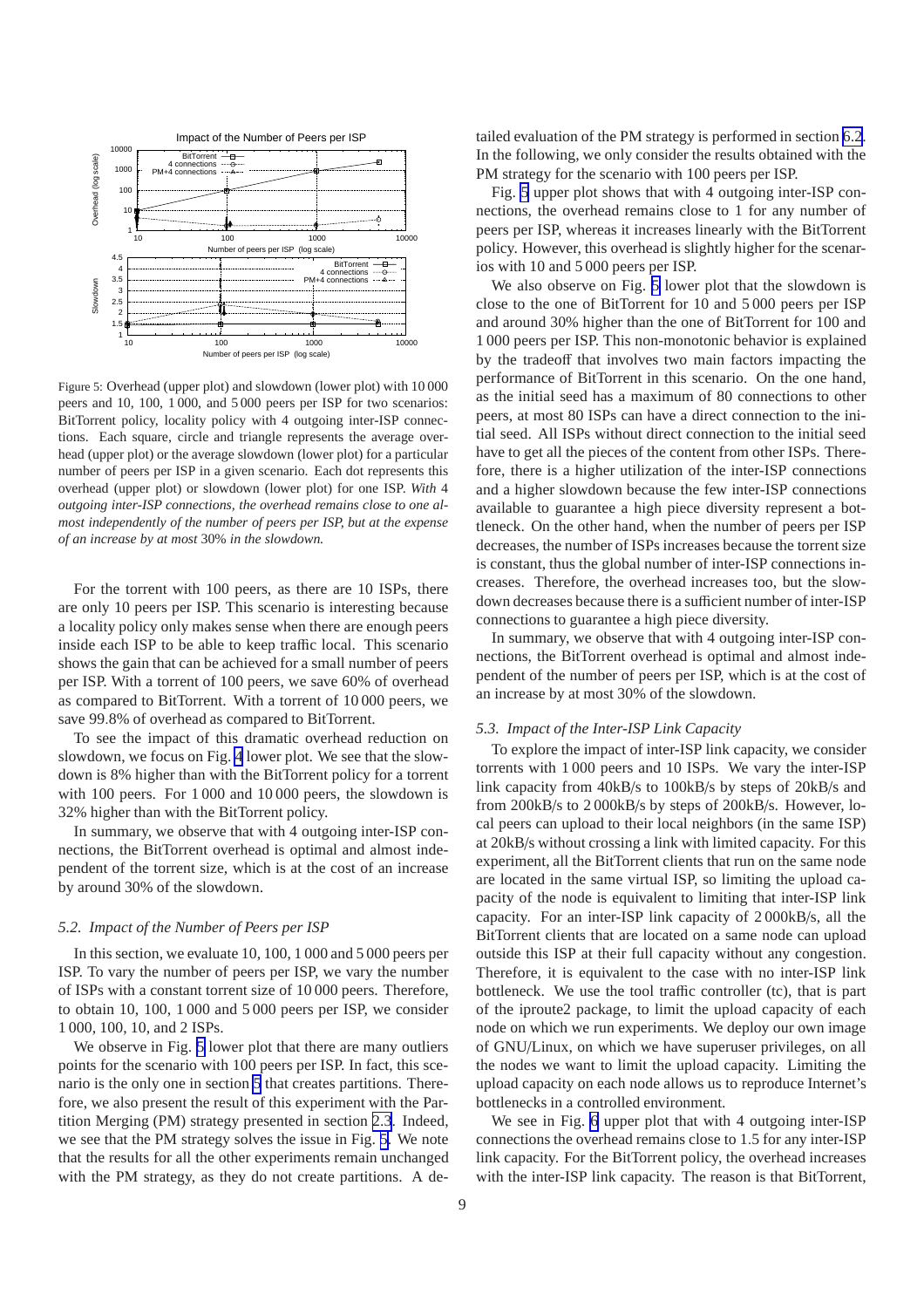<span id="page-10-0"></span>

Figure 6: Overhead (upper plot) and slowdown (lower plot) with 1 000 peers and 10 ISP for various inter-ISP link capacities and two scenarios: BitTorrent policy, locality policy with 4 outgoing inter-ISP connections. Each square and circle represents the average overhead (upper plot) or slowdown (lower plot) for all ISPs in a given scenario. Each dot represents this overhead (upper plot) or slowdown (lower plot) for one ISP. *With* 4 *outgoing inter-ISP connections, the overhead is significantly reduced for any inter-ISP link capacity and, with congested inter-ISP links, a small number of outgoing inter-ISP connections improves the slowdown compared to the case of the BitTorrent policy.*

due to the choke algorithm, will prefer to exchange data with local peers when there is congestion on the inter-ISP links, because those local peers are not on a congested path, thus a larger BitTorrent download speed. For high inter-ISP link capacity, those links are no more congested, therefore the capacity does not impact anymore the overhead achieved by the BitTorrent policy.

We observe in Fig. 6 lower plot that with congestion on inter-ISP links, a small number of outgoing inter-ISP connectionsimproves the peers slowdown. Indeed, for an inter-ISP link capacity lower than 400 kB/s, the scenario with the BitTorrent policy becomes slower than the scenario with 4 outgoing inter-ISP connections. The benefit of a small number of outgoing inter-ISP connections on the slowdown is significant for highly congested inter-ISP links. For an inter-ISP link capacity of 40kB/s, the scenario with with 4 outgoing inter-ISP connections is more than 200% faster than with the BitTorrent policy.

In summary, the overhead is almost independent of the inter-ISP link capacity for 4 outgoing inter-ISP connections, whereas it significantly increases with the inter-ISP link capacity for the BitTorrent policy. In addition, when inter-ISP links are congested, we observe a lower slowdown with the locality policy than with the BitTorrent policy. We discuss the impact of this result in the next section.

# *5.4. Discussion*

We have focused on 4 outgoing inter-ISP connections and showed that the overhead is close to 1 in most scenarios and almost independent of the torrent size, the number of peers per ISP, and the congestion on inter-ISP links.

But, most surprisingly, the slowdown remains close to the one of the BitTorrent policy in most cases. In some scenarios,

the overhead can be around 30% larger than with the BitTorrent policy. Whereas an increase by 30% cannot be considered negligible, this is a very positive result for two main reasons.

First, we remind that our main goal in this section was to minimize the overhead. We achieved up to three orders of magnitude reduction in the overhead compared to the BitTorrent policy (see Fig. [4](#page-8-0) for a torrent with 10 000 peers). There is a price to pay for such a huge reduction, which is an increase by at most 30% in the slowdown. We deem this increase to be reasonable considering the savings it enables. However, we have also run experiments with 40 outgoing inter-ISP connections that are not shown here for brevity, but that are available in a technical report [[13\]](#page-16-0). We found that with 40 outgoing inter-ISP connections, the slowdown is always close to the one of BitTorrent at the price of a small increase in the overhead that is close to 10 in most of the cases. However, even with this increase in the overhead, the savings compared to the BitTorrent policy are still huge, up to two orders of magnitude in our experiments.

Second, the increase we report on the slowdown is the worst one that can be achieved. Indeed, all our experiments (except the ones presented in section [5.3\)](#page-9-0) are performed without congestion in the network. However, we have shown in section [5.3](#page-9-0) that in case of congestion, our locality policy can reduce the slowdown compared to the BitTorrent policy. Therefore, on a real network, the slowdown with our locality policy is likely to be equivalent or even better than the one of the BitTorrent policy.

It is important to understand why BitTorrent still performs very well even in case of a small number of inter-ISP connections, i.e., with a high constraint in the connectivity among peers. We discuss here some avenues worth exploring on the possible reasons for the excellent resilience of BitTorrent to connectivity constraints. The rarest first piece selection strategy used in BitTorrent is known to guarantee a high piece diversity [[14\]](#page-16-0). Therefore, in case of a small number of inter-ISP connections, the piece selection strategy succeeds to make the best use of the available inter-ISP capacity in order to download new pieces within the ISPs. Once new pieces are downloaded within an ISP, they are replicated fast because the connectivity among peers within an ISP is good. A simple way to look at this problem is to consider peers with connections outside their ISP as kind of proxies of the initial seed. Those proxies will request the rarest pieces to their neighbors, so they will efficiently download new pieces. Then, those proxies will serve those new pieces to peers within their ISP, like a seed would do. As each ISP has on average four outgoing inter-ISP connections, that is four proxies, the aggregated capacity of service of those proxies is close to the one of the initial seed. In summary, the locality policy corresponds to a way to efficiently distribute the capacity of the initial seed in ISPs while minimizing the inter-ISP traffic.

#### **6. Real World Scenarios**

Up to now, we have defined scenarios intended to understand the evolution of the overhead and slowdown with a small number of outgoing inter-ISP connections when one varies one parameter at a time. Those scenarios are not intended to be realis-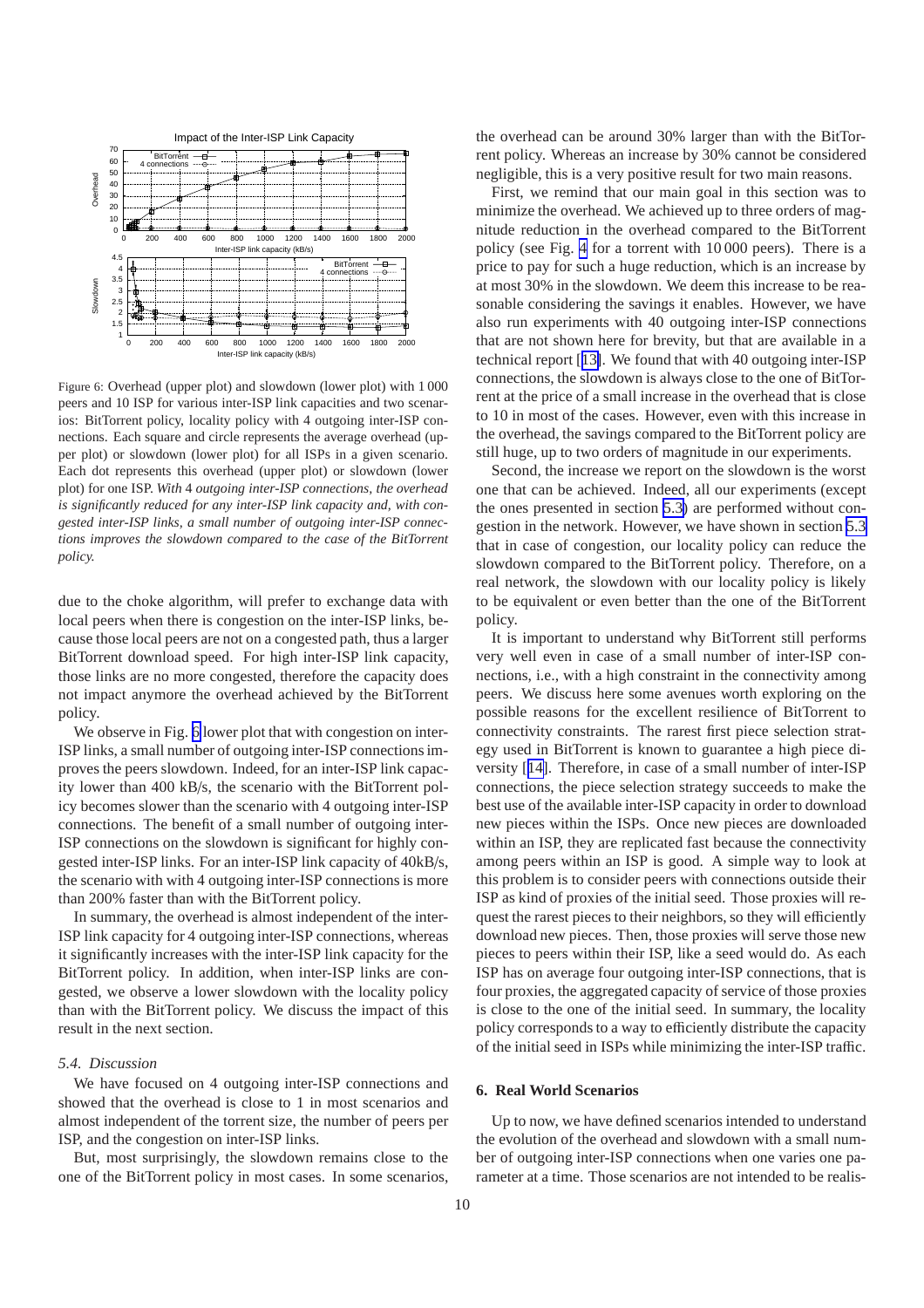tic, but to shed light on some specific properties achieved with a small number of outgoing inter-ISP connections.

In this last series of experiments, we use real world data to build realistic scenarios. In particular, we will experiment with measured distribution of the number of peers per AS for real torrents. In the remaining of this section, we focus on inter-ASes rather than on inter-ISPs traffic for two reasons. First, the information to perform the mapping between IP addresses and ASes is publicly available, whereas there is no standard way to map IP addresses or ASes to ISPs. Second, ISPs may consist of several ASes. There is no way to find where an ISP wants to keep traffic local. Indeed, this is most of the time an administrative decision that depends on peering and transit relations among its own ASes and the rest of the Internet. However, making the assumption, as we do, that ISPs want to keep traffic local to ASes is reasonable, even if there are some cases in which ISPs want to define locality at a smaller or larger scale than the AS level. Therefore, we believe that our assumption is enough to give a coarse approximation of the potential benefits of a small number of outgoing inter-AS connections at the scale of the Internet.

In the following, we present the crawler we designed to get real world data. Then we present the results of experiments with real torrent characteristics. Finally, we give an estimation of the savings that would have been achieved using our locality policy on all the torrents we crawled.

#### *6.1. Description of the BitTorrent Crawler*

In order to get real world data, on the 11*th* of December 2008, we have collected 790 717 torrent files on *www.mininova.com* that is considered one of the largest index of torrent files in the Internet. All those torrent files were collected during a period of six hours. Out of these 790 717 torrent files, we have removed duplicate ones (around 1.65% of the files) and all files for torrents that do not have at least 1 seed and 1 leecher. Our final set of torrent files consists of 214 443 files.

We have implemented an efficient crawler that takes as input our set of torrent files and that gives as output the list of the peers in each of the torrents represented by those files. We identify a peer by the couple *(IP,port)* where *IP* is the IP address of the peer and *port* is the port number on which the BitTorrent client of this peer is listening.

Our crawler, which consists of two main tasks, runs on a single server (Intel Core2 CPU, 4GB of RAM). The first task takes each torrent file sequentially. It connects first to the tracker requesting 1 000 peers in order to receive the largest number of peers the tracker can return. Indeed, the tracker returns a number of peers that is the minimum between the number of peers requested and a predefined number. The tracker returns a list of *N* peers, *N* usually ranging from 50 to 200. The tracker also returns the current number of peers in the torrent. Then, the task computes how many independent requests *R* must be performed in order to retrieve at least 90% of the peers in the torrent when each request results is *N* peers retrieved at random from the tracker.

The second task starts a round of *R* parallel instances of a dummy BitTorrent client, each client started on a different port



Figure 7: Distribution of the number of peers per AS. *Most ASes have few peers.*

number, whose only one goal is to get a list of peers from the tracker. Once a round is completed, the task removes all duplicates *(IP,port)*, makes sure that indeed 90% of the peers of the torrent were retrieved, and saves the list of couples *(IP,port)*. In case, less than 90% of the peers were discovered during the first round, an additional round is performed. The second task can start many parallel instances of the dummy BitTorrent client for different torrents at the same time. As the task of the dummy client is simple, we can run several thousands of those clients at the same time on a single machine.

At the end of this second task we crawled 214 443 torrents within 12 hours, the largest torrents being crawled in just a few seconds, and we identified 6 113 224 unique peers.

Finally, we map each of the unique collected peers to the AS it belongs to using BGP information collected by the Route-Views project [[5\]](#page-16-0). We found that the unique peers are spread among 9 605 ASes. Even if this way to perform the mapping may suffer from inaccuracy [\[15](#page-16-0)] [[16\]](#page-16-0), it is appropriate for our purpose. Indeed, we do not need to discover AS relationship or routing information, we just need to find to which AS each peer belongs to. Even if some mappings are inaccurate, they will not significantly impact our results, as we consider the global distribution of peers among all ASes. Fig. 7 shows the distribution of peers for all torrents per AS. We observe that most ASes have few peers.

This simple but highly efficient crawler enables to capture a representative snapshot, at the scale of the Internet, of the peers using BitTorrent to share contents the day of our crawl. There are, however, two limitations to our crawler. First, we only crawled torrents collected on mininova. Even if mininova is one of the largest repository for torrent files, it contains few Asian torrents. Therefore, that means that our results present a lower bound of the benefit that can be achieved with high locality. Indeed, Asian torrents are usually large and, due to the geographical locality inherent to such torrents, spread among fewer ASes than an average torrent. Therefore, Asian torrents have a larger potential for locality than other torrents. Second, we are aware that a fraction of the peers advertised by trackers are fake peers. Indeed, copyright holders (or representative) join torrents to monitor peers in order to issue DMCA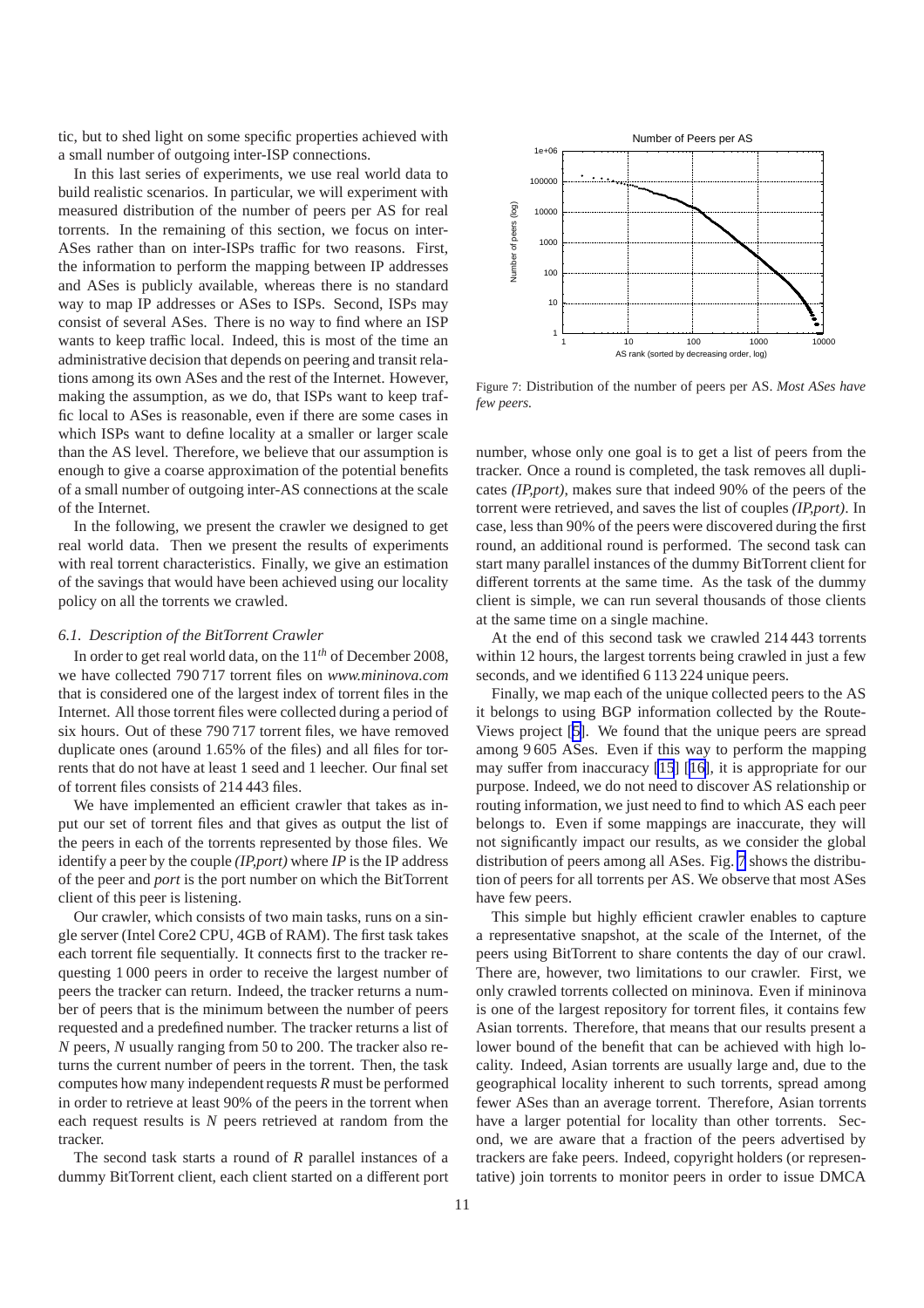<span id="page-12-0"></span>takedown notices to downloaders [\[17\]](#page-16-0). Also tracker operators may add fake peers in order pollute the information gathered by copyright holders. Finally, some peers are identified as deviant, which means that they do not look like regular peers [[18\]](#page-16-0). However, even if the amount of fake peers accounts for a few percents of the overall peers, considering the large amount of torrents and peers crawled, we do not believe those fake peers to significantly bias our results.

#### *6.2. Impact of Locality for a Real Scenario*

In section [5,](#page-8-0) we performed experiments with a homogeneous number of peers per AS. However, real torrents have an heterogeneous number of peers per AS, which may adversely impact the overhead reduction we observed with a small number of outgoing inter-ISP connections.

In order to evaluate the impact of a real distribution of peers per AS on our experiments, we selected three different torrents from our crawl with different characteristics. We call those three torrents the *reference torrents*. The first torrent, that we call *torrent 1*, is a torrent for a popular movie in English language. This torrent represents the case of torrents with a worldwide interest. It has 9 844 peers spread among 1 043 ASes, the largest AS consisting of 386 peers. The second torrent, called *torrent 2*, is a torrent for a movie in Italian language. This torrent has 4 819 peers spread among 211 ASes, the largest AS consisting of 2, 415 peers. This torrent is typical of torrent with local interest. In particular, this torrent spans less ASes than *torrent 1*, and the largest AS, belonging to the largest Italian ISP, represents more than half of the peers of the torrent. The last torrent, called *torrent 3*, is a torrent for a game. It has 996 peers spread among 354 ASes, the largest AS consisting of 31 peers. This torrent is used to evaluate middle sized torrents with few potential savings with a locality policy, as there are few peers per AS.

#### *6.2.1. Evaluation of ASes with Heterogeneous Number of Peers*

We have run experiments with the same parameters as the ones of the homogeneous scenario described in section [4.1.](#page-6-0) In particular, we have the initial seed and all leechers that upload at a maximum rate of 20kB/s, and a content of 100 MB. However, we consider scenarios with the same number of ASes and peers per AS as the three real torrents considered. In the following, we focus on experiments performed with the characteristics of *torrent 1*, as the experiments with the characteristics of the two other torrents lead to the same conclusions. We also validated that the exact location of the initial seed (that is selected at random) does not significantly impact our results. Therefore, we present the results for a single run for *torrent 1*.

Fig. 8 shows the overhead per AS, ordered by number of peers, for *torrent 1*. As expected, the overhead increases linearly with the number of peers per AS for the BitTorrent policy (squares).

We observe that the overhead for the scenario with 4 outgoing inter-AS connections is one order of magnitude lower than the one of BitTorrent for the largest ASes. However, the overhead is still large for the largest ASes. In fact, due to the



Figure 8: Overhead for torrent 1. Each symbol (rectangle, triangle, circle, plus, and cross) represents the average overhead for all ASes with the same number of peers for a given scenario. Each dot represents the overhead for a single AS. *The overhead is the lowest with the* 4 *outgoing inter-AS connections and the RR, or PM*+*RR strategies.*



Figure 9: Slowdown for torrent 1. Each symbol (rectangle, triangle, circle, plus, and cross) represents the average slowdown for all the ASes with the same number of peers and for a given scenario. Each dot represents the slowdown for a single AS. *The slowdown is the closest to BitTorrent with* 4 *outgoing inter-AS connections and the PM*+*RR strategies.*

heterogeneity in the number of peers per AS, as explained in section [2.2,](#page-3-0) the largest AS will have more incoming inter-AS connections than small ones. Therefore, large ASes will have a larger number of inter-AS connections, thus a larger overhead than small ASes.

The solution to this problem is to use the Round Robin (RR) strategy introduced in section [2.2](#page-3-0). Indeed, Fig. 8 shows that the overhead is significantly reduced with the RR strategy (cross) for large ASes without penalizing small ASes. However, we see in Fig. 9 that the slowdown for the largest ASes increases significantly compared to the other scenarios. Indeed, as the RR strategy spreads uniformly the incoming inter-AS connections on all ASes, each AS will have on average 8 inter-AS connections in total (4 outgoing and 4 incoming). Therefore, for the largest ASes, only few peers will have an inter-AS connection. Once those peers leave the torrent after their completion, the largest AS will become partitioned with a large number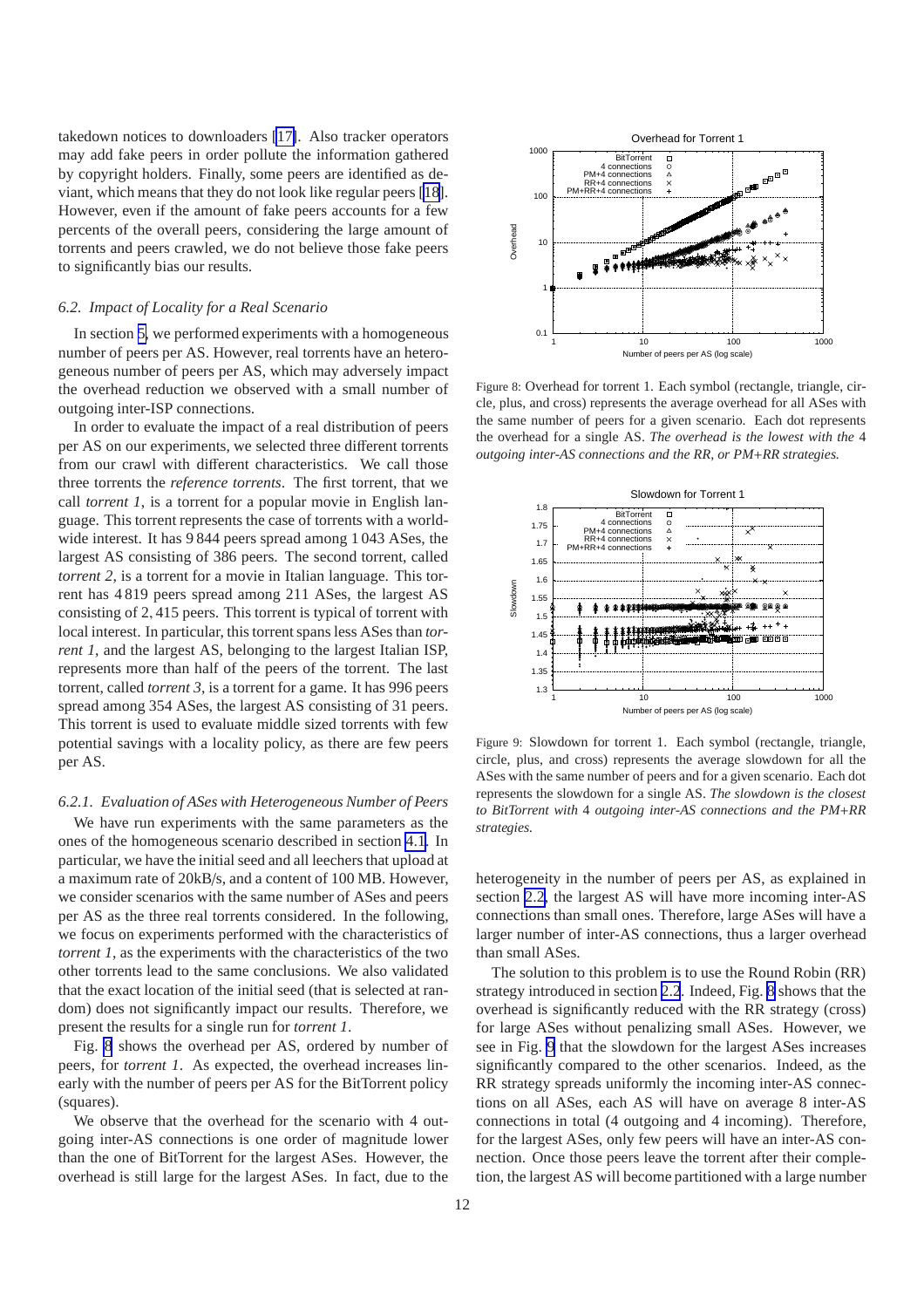<span id="page-13-0"></span>of peers waiting for new pieces from the initial seed. Thus, a larger slowdown.

To solve this issue, we made experiments with the Partition Merging (PM) strategy that is supposed to repair partitions quickly (see section [2.3](#page-3-0)). Indeed, we see in Fig. [9](#page-12-0) that the scenario with 4 inter-AS outgoing connections and the PM+RR strategies (plus) gives the best slowdown over all the scenario using a locality policy, close to the one of the BitTorrent policy. This significant improvement is at the cost of a small increase in the overhead, see Fig. [8](#page-12-0) (plus), but the overhead remains up to two orders of magnitude lower than with the BitTorrent policy.

To show that the PM strategy does not impact our results when there is no partition, we consider a scenario with 4 outgoing inter-AS connections and the PM strategy only. We see in Fig. [8](#page-12-0) that the overhead of this scenario (triangle) is almost indistinguishable from the scenario without the PM strategy (circle). We observe in Fig. [9](#page-12-0) that the slowdown for both scenarios is also indistinguishable. Therefore, the PM strategy does not bias our results by artificially increasing the number of inter-AS connections.

In summary, the PM+RR strategies solve issues with real torrents and enable huge overhead reduction and a low slowdown.

# *6.2.2. Evaluation of Churn*

In this section, we run all our experiments with the characteristics of *torrent 1*. In particular, we consider scenarios with the same number of ASes and peers per AS as *torrent 1*. To evaluate the impact of churn, we start a first set of 9 844 peers using a uniform random distribution within the first 60 seconds in a first experiment, and within the first 6 000 seconds in a second experiment. Then, when each of those peers completes its download, we start a new peer from a second set of 9 844 peers. Hence, we model the three phases of a real torrent's life: flashcrowd, steady phase, and end phase [[19\]](#page-16-0). The first phase, the flashcrowd, occurs while all peers of the first set join the torrent. The second phase, the steady phase, occurs when the number of peers in the torrent remains constant. This is when peers in the first set start to complete and that peers in the second set are started to replace those peers in order to keep the torrent size constant to 9 844 peers. The last phase, the end phase, occurs at the end of the torrent's life, when the last peers complete their download and no new peer joins the torrent. This is when there is no more peers in the second set to compensate departure of peers.

Large torrents, like *torrent 1*, represent the most challenging scenario in case of churn. Indeed, small torrents will have just one to a few peers per AS. Therefore, as most connections among peers will be inter-AS, the locality policy will not significantly constrain the peers connectivity graph. Consequently, this graph will be random, unlike with a large torrent whose graph is clustered per AS, thus a better robustness to AS isolation in case of churn.

We see in Fig. 10 left plot that the maximum overhead is reduced by one order of magnitude with 4 outgoing inter-AS connections compared to the BitTorrent policy. Moreover, the locality policy does not significantly degrade the average and



Figure 10: Overhead (left plot) and slowdown (right plot) with churn of 60s or 6000s for torrent 1 in two scenarios: BitTorrent policy, locality policy with 4 outgoing inter-AS connections. Each square and circle represents the average overhead (left plot) or average slowdown (right plot) on all ASes for a specific scenario. The error bars represent the minimum and maximum overhead on all ASes (left plot), and the minimum and maximum slowdown on all peers (right plot). *Even with churn, a small number of inter-AS connections significantly reduces the overhead without increasing the slowdown.*

maximum slowdown and even improves the minimum slowdown as shown by Fig. 10 right plot.

In summary, even with churn the overhead is reduced and the slowdown remains low independently of the churn period with 4 outgoing inter-AS connections. We have also run many other experiments with churn, not shown for brevity. We considered: i) churn on a 600s window with real distributions of peers per AS; ii) churn on 60s, 600s, and 6000s windows with a homogeneous distribution of peers per AS with 10 000 peers and 10 or 1 000 ASes [[13\]](#page-16-0). All those additional experiments confirm our conclusion. Finally, addressing more complex churn scenarios, e.g., considering non uniform arrival pattern of peers, is an interesting subject that will be best evaluated using a real deployment. Therefore, we keep this problem for future work.

#### *6.3. Estimation of Locality Benefits at the Scale of the Internet*

In this section, we want to estimate the benefits our locality policy would have had on the torrents we crawled. In our crawl, 117 677 torrents and 6 643 ASes cannot benefit from a locality policy, because there is at most one peer per AS per torrent. However, we want to show that despite most of the torrents and ASes cannot benefit from a locality policy, the implementation of a locality policy at the scale of the Internet would be highly beneficial.

In order to make the estimation of the benefits of our locality policy, we make two assumptions. First, we estimate the inter-AS traffic in all the torrents we crawled by assuming that all the peers we found start downloading the content at the same time and stay connected to the torrent for the entire duration of their download. Indeed, we have not captured temporal information, which means that we do not know how long each peer stayed in each torrent. However, it is hard to know if we underestimate or overestimate the potential for locality of those peers. Indeed,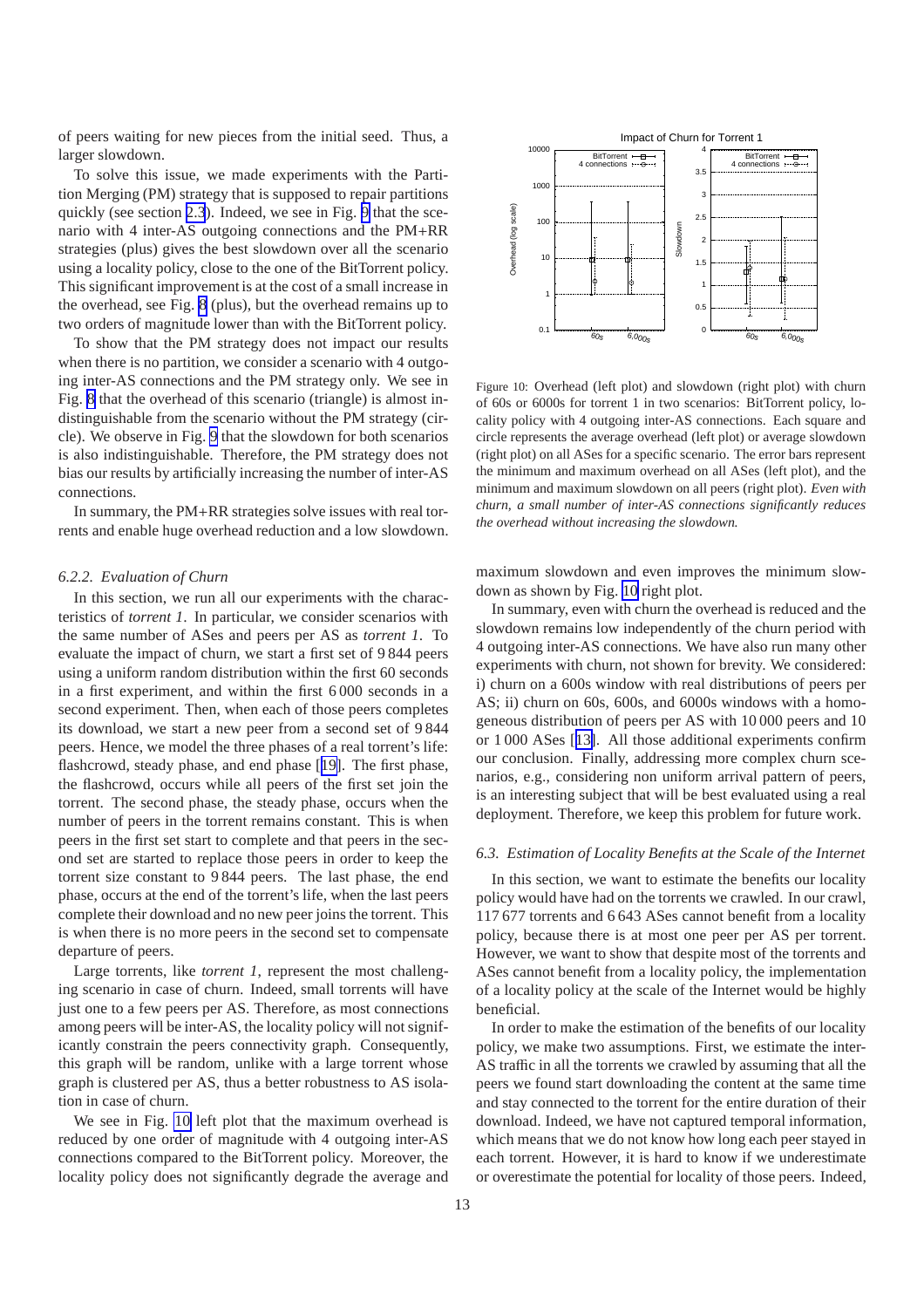for torrents in a flash crowd phase, most peers are leechers and the population increases with time. For those torrents, we are likely to underestimate the benefits of our locality policy. For torrents in an end phase, most peers are seeds and the population is decreasing, therefore, it is likely that we overestimate the benefits of our locality policy. We believe our assumption to be reasonable and to provide, on average, at least a coarse estimation of the inter-AS traffic generated by all the peers we crawled.

Second, we assume that peers have the same probability to exchange data with any peer in its peer set. Therefore, we assume that peers have the same upload capacity and that there is no network bottleneck that bias the peer selection with the choke algorithm. Here again, it is hard to assess the exact impact of this assumption on the accuracy of our results, but we believe that, considering the large number of torrents we crawled, our estimation of the inter-AS traffic is reasonable.

We have explored, in section [4](#page-6-0), a scenario with three classes of upload capacity spread uniformly over all peers. We have shown that the results obtained for this scenario do not significantly differ from a homogeneous scenario. However, we did not explore scenarios with realistic peers upload capacity distribution. In fact, it is hard, if not impossible, to obtain this information at the scale of the Internet (see section [5](#page-8-0)). The clustering of peers observed by Legout et al. [\[12](#page-16-0)] shows that when peers in a given ISP have similar upload capacity, they will automatically keep the traffic local, because they will cluster together. However, it is unlikely, due to the distribution of peers within a large number of ISPs, that the tracker will return many peers within a same ISP when there is no locality policy. Therefore, even in that case, it is unlikely that the traffic matrix will be much different from the one for which we assume the same upload capacity for all peers. In the case peers have heterogeneous upload capacities within ISPs, we can assume that connections among ISPs will be performed at random, as when there is no assumption on the peers upload capacity.

Moreover, the clustering observed by Legout et al. [[12\]](#page-16-0) appears only when there is high piece diversity. As soon as piece diversity becomes lower, there is no more clustering even if the efficiency of BitTorrent is preserved. This is this kind of phenomenon we observe with locality. Indeed, even if upload distribution is supposed to foster communications among peers with the same upload capacity, this is by no mean an absolute constraint because, as soon as piece diversity decreases, clusters among peers are broken and any peer can communicate with any other peer [\[12\]](#page-16-0).

In summary, we believe that our findings will not be fundamentally different by taking into account peers upload capacity.

In order to estimate the benefits of our locality policy, we first estimate the inter-AS traffic generated with the BitTorrent policy, then we estimate the overhead savings enabled by our locality policy.

To estimate the inter-AS traffic generated by the torrents we assume that the probability that a peer in a given AS will upload data to a peer in another AS is only a function of the number of inter-AS connections of the ASes and that there is no congestion on inter-AS links. In particular, for a torrent of size  $S_T$ , an



Figure 11: Overhead for the three reference torrents with the BitTorrent policy fitted with the estimation of this overhead using a simple model (upper plot), and overhead savings with 4 outgoing inter-AS connections with PM+RR compared to BitTorrent policy for the three reference torrents (lower plot). *The simple model gives a good estimation of the overhead for the BitTorrent policy; the overhead savings per AS depend mainly on the number of peers per AS.*

AS *A* of size *S <sup>A</sup>*, and a content of size *C*, the inter-AS traffic uploaded from *A* is  $(1 - \frac{S_A}{S_T}) \cdot S_A \cdot C$ . While this model is simple, we see in Fig. 11 upper plot that it matches well the inter-AS traffic uploaded from each AS that we measured for the three reference torrents. Then, for each AS and each torrent, we compute using the simple model the inter-AS traffic.

To estimate the inter-AS traffic generated by the torrents we crawled with the locality policy with PM+RR, we use the overhead savings we obtained with experiments with the three reference torrents. Indeed, we see in Fig. 11 lower plot, that the overhead savings of our locality policy with PM+RR compared to the BitTorrent policy depends on the number of peers per AS, but not on the torrent size. Therefore, we use the average overhead savings computed on the three reference torrents for each AS size to compute the reduction of inter-AS traffic. We also made the same experiments without the PM+RR strategy to estimate the inter-AS traffic with our locality policy without those strategies, and we observed that the savings depend on the number of peers per AS, as well.

Fig. 11 lower plot shows that even with a small number of peers per AS, the overhead savings are already high. For instance, with 5 peers per AS, the overhead with our locality policy is 40% lower than the one with the BitTorrent policy.

Now, we focus on the impact of those savings at the scale of all the torrents we crawled. We see in Fig. [12](#page-15-0) upper plot the cumulative inter-AS traffic for each torrent we crawled. The 100 (resp. 10 000) largest torrents generate 26% (resp. 82%) of the inter-AS traffic. The ideal policy corresponds to the inter-AS traffic generated when only one copy of the content is uploaded per AS and per torrent. We see that the cumulative inter-AS traffic with the BitTorrent policy is 11.6 petabytes, and that with 4 outgoing inter-AS connections it is 7.3 petabytes (and 7 petabytes with the PM+RR strategies), which is only 41% larger (35% with PM+RR) than what the ideal policy achieves. Therefore, our locality policy enables a significant reduction of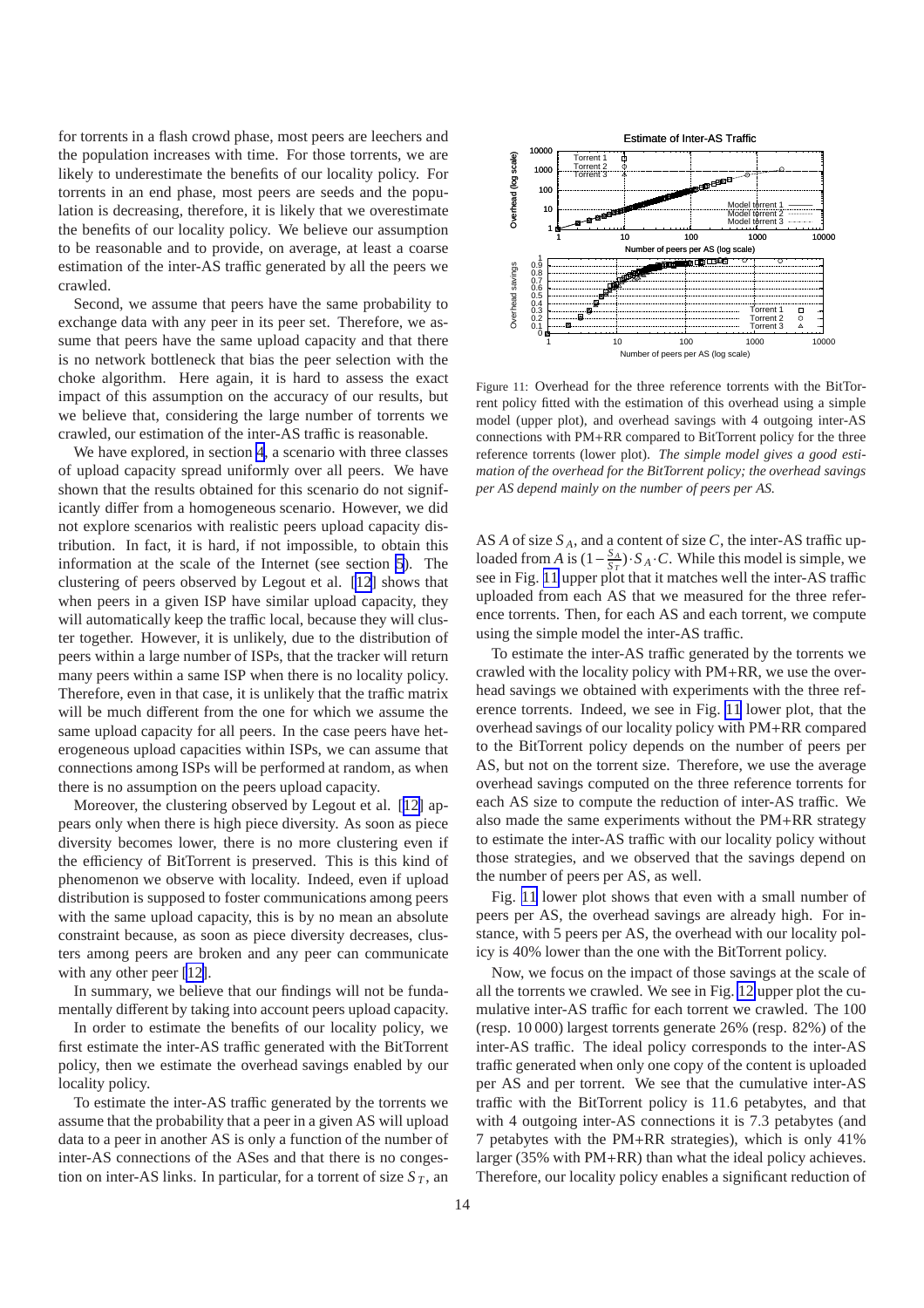<span id="page-15-0"></span>

Figure 12: Estimation of the cumulated inter-AS traffic for all torrents in terabytes (upper plot) and inter-AS traffic per AS in terabytes (lower plot). *Significant savings can be done at the scale of the Internet using a locality policy.*

the inter-AS traffic at the scale of the Internet.

The 50 (resp. 300) largest ASes represent 45% (resp. 84%) of the total inter-AS traffic. Interestingly, we see in Fig. 12 lower plot, that the ASes with the largest inter-AS traffic are also the ones that benefit from the most significant inter-AS traffic reduction with our locality policy. We checked manually the 50 largest ASes to make sure that they do not belong to copyright holders (or piracy tracking companies) to be sure that most of the peers in those ASes are real peers [[18\]](#page-16-0).

In summary, a high locality policy can reduce by up to 40% the inter-AS traffic for the 214 443 real torrents we crawled spread across 9 605 ASes.

#### **7. Related Work**

Karagiannis et al. [\[1](#page-16-0)] first introduced the notion of locality in the context of P2P content replication. They show monitoring the access link of an edge network and running simulations using a log collected from a BitTorrent tracker for a single torrent [\[19\]](#page-16-0) that peer-assisted locality distribution is an efficient solution for both the ISPs and the end-users.

P4P [\[3](#page-16-0)] is a project whose aim is to provide a light-weight infrastructure to allow cooperation between P2P applications and ISPs. Xie et al. presented small scale experiments (with between 53 and 160 PlanetLab nodes) on two specific scenarios. They also reported on a field test experiment around 60% of inter-ISP traffic savings with P4P for a single ISP and a single large torrent.

Aggarwal et al. [[20\]](#page-16-0) present an architecture that is similar by some aspects to P4P. The authors define the notion of *oracle* that are supplied by ISPs in order to propose a list of neighbors to peers. They perform their evaluation on Gnutella using simulations and small scale experiments with 45 Gnutella nodes.

Another approach that requires no dedicated infrastructure is Ono [\[4](#page-16-0)]. Ono clusters users based on the assumption that clients redirected to a same CDN server are close. The authors have developed an Ono plugin for the Vuze client. The authors reported measurement results collected from 120 000 users of

the Ono plugin over a 10 month period. They reported up to 207% performance increase in average peer download completion time. However, the authors did not give an explicit inter-ISP traffic reduction, but showed a reduction of the path length between peers in terms of IP and AS hops.

Bindal et al. [[21](#page-16-0)] present the impact of a deterministic locality policy on ISPs' peering links load and on end-users experience. The authors considered simulations on a scenario with 14 ISPs with 50 peers each, thus a torrent of 700 peers.

Lin et al. [\[22](#page-16-0)] introduce ELP that aims to keep traffic local to ISPs. They provide a model that gives bounds on the inter-ISP traffic, and they validate ELP experimentally on PlanetLab with a maximum of 60 peers.

In contrast to previous works like P4P [[3\]](#page-16-0) and Ono [\[4](#page-16-0)] that provide very valuable results focusing on in the wild measurements or deployments, our work fills a gap by providing a systematic and rigorous evaluation of BitTorrent by doing controlled experiments. Indeed, our work significantly differs from those previous ones, by being the first one to extensively evaluate the impact of key parameters like the number of inter-ISP connections, the torrent size, the distribution of peers per ISP, the inter-ISP bottlenecks, the churn rate, and the peers upload capacity using large scale experiments and real world data. In particular, we considered 214 443 real torrents spread across 9 605 ASes (it was a single large torrent and a single AS for the P4P field test [[3\]](#page-16-0)) and showed that using only four inter-ISP connections (it was 20% of inter-ISP connections for the P4P field tests) we could reduce the inter-ISP traffic at the scale of the Internet by up to 40%.

Piatek et al. [[23\]](#page-16-0) discuss pitfalls for an ISP-friendly locality policy and ISPs traffic engineering constraints. In particular, Piatek et al. discuss three main issues: client side only localization might not work, localization might adversely impact robustness and efficiency, ISPs have conflicting interests. The two first issues do not apply to our work as we consider a tracker based locality policy, and as we have designed and evaluated the partition merging strategy to prevent robustness issues. Concerning the last issue on ISPs conflicting interests, it is beyond the scope of this study to evaluate the economical benefit for tier-1 ISPs to keep traffic local. Our work shows that if ISPs want to apply a locality policy to BitTorrent traffic, it is doable and it will significantly reduce the traffic on inter-ISP links.

Cuevas et al. [[24\]](#page-16-0) is by several aspects close to our work. Indeed, the authors also collected a large BitTorrent trace and explored the impact of high locality. However, their work significantly differs by other aspects. The core of their evaluation study is a mathematical model, whereas we performed extensive large scale experiments. They specifically focused on peers upload distribution, whereas we focused on the systematic evaluation of fundamental parameters like torrent size, or inter-ISP bottlenecks. Finally, they do not explore the second question of this work *What is, at the scale of the Internet, the reduction of tra*ffi*c that can be achieved with locality?* In summary, our work is complementary to the one of Cuevas et al., as it validates some of the assumptions they made in the modeling of BitTorrent locality, in particular the good piece diversity with